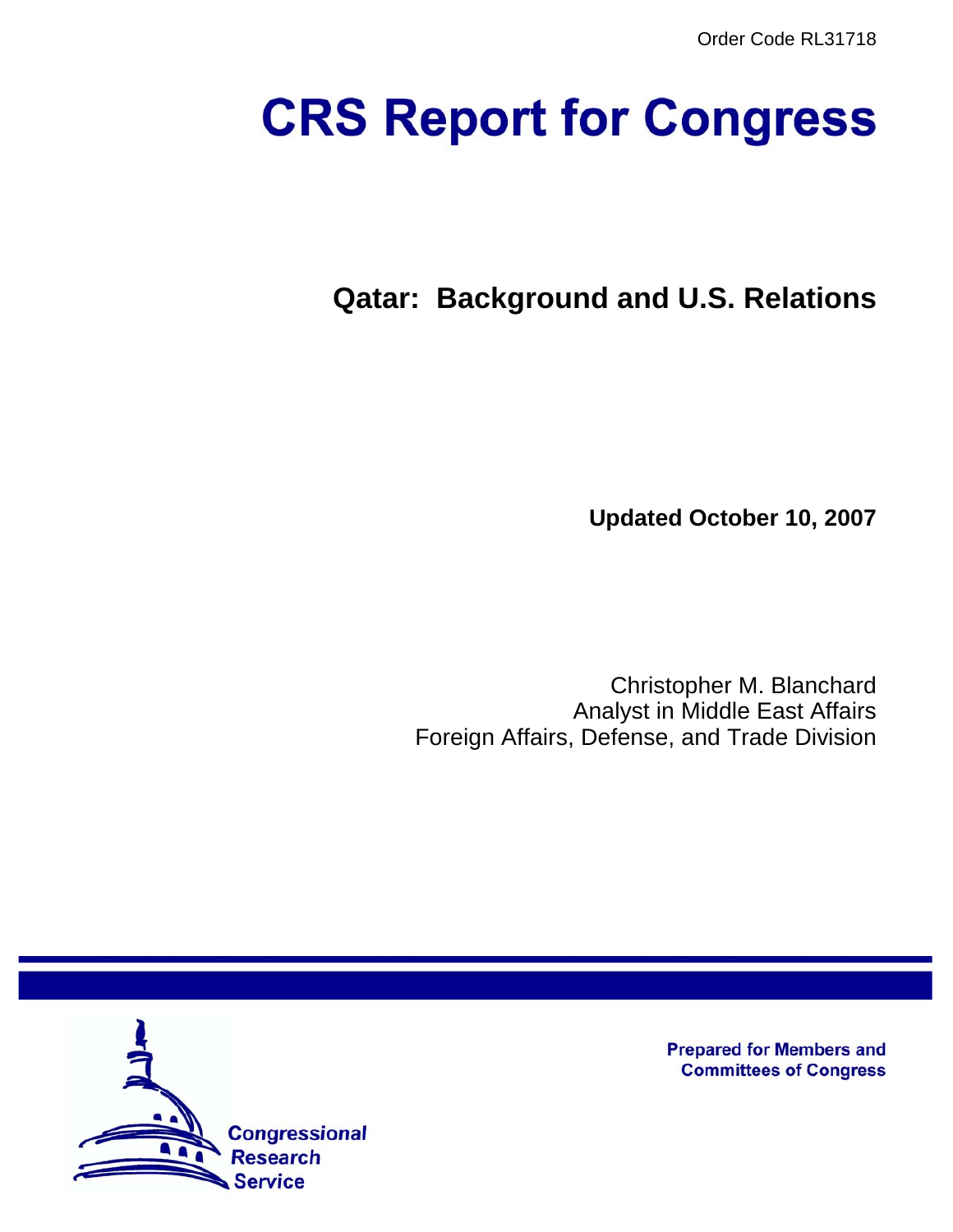### Qatar: Background and U.S. Relations

#### **Summary**

Qatar, a small peninsular country in the Persian Gulf, has emerged as an important ally of the United States since the late 1990s and currently serves as host to major U.S. military facilities for command, basing, and equipment pre-positioning. Qatar holds the third largest proven natural gas reserves in the world, and its small population enjoys the highest per capita income of any Middle Eastern country. The Emir of Qatar, Shaikh Hamad bin Khalifa Al Thani, has embarked upon a limited course of political liberalization since replacing his father in a bloodless palace coup in 1995. The Emir also has undertaken several projects to diversify Qatar's economy and improve educational opportunities for Qatari citizens. As part of Qatar's liberalization experiment, the Qatari monarchy founded Al Jazeera, the Arab world's first all-news satellite television network, in 1995. In an April 2003 referendum, Qatari voters approved a new constitution that officially granted women the right to vote and run for national office. The latest elections for Qatar's Central Municipal Council were held in April 2007. Preparations for national elections for the new Advisory Council established by the constitution are underway.

Following joint military operations during Operation Desert Storm in 1991, Qatar and the United States concluded a Defense Cooperation Agreement that has been subsequently expanded. In April 2003, the U.S. Combat Air Operations Center for the Middle East moved from Prince Sultan Airbase in Saudi Arabia to Qatar's Al Udeid airbase south of Doha, the Qatari capital. Al Udeid serves as a logistics hub for U.S. operations in Afghanistan as well as a key command and basing center for ongoing operations in Iraq. Nearby Camp As Sayliyah is the largest pre-positioning facility of U.S. military equipment in the world.

In spite of serving as the host to a large U.S. military presence and supporting U.S. regional initiatives, Qatar has remained relatively secure. A shooting attack took place at Al Udeid airbase in November 2000, and on March 19, 2005, an Egyptian national carried out a suicide car bomb attack at a theater popular with Western expatriates on the outskirts of Doha. The car bombing, the first terrorist attack in Qatar to target civilians, killed one British citizen and wounded twelve others. Recent terrorist statements indicate that U.S. facilities and energy infrastructure in Qatar remain potential targets.

U.S. officials have described Qatar's counterterrorism cooperation since 9/11 as significant; however, some observers have raised questions about possible support for Al Qaeda by some Qatari citizens, including members of Qatar's large ruling family. According to the 9/11 Commission Report, Qatar's current Interior Minister provided safe haven to 9/11 mastermind Khalid Shaikh Mohammed during the mid-1990s, and press reports indicate other terrorists may have received financial support or safe haven in Qatar after September 11, 2001.

This report was originally written by Jeremy Sharp, and has been revised and will be updated by Christopher Blanchard to reflect significant developments.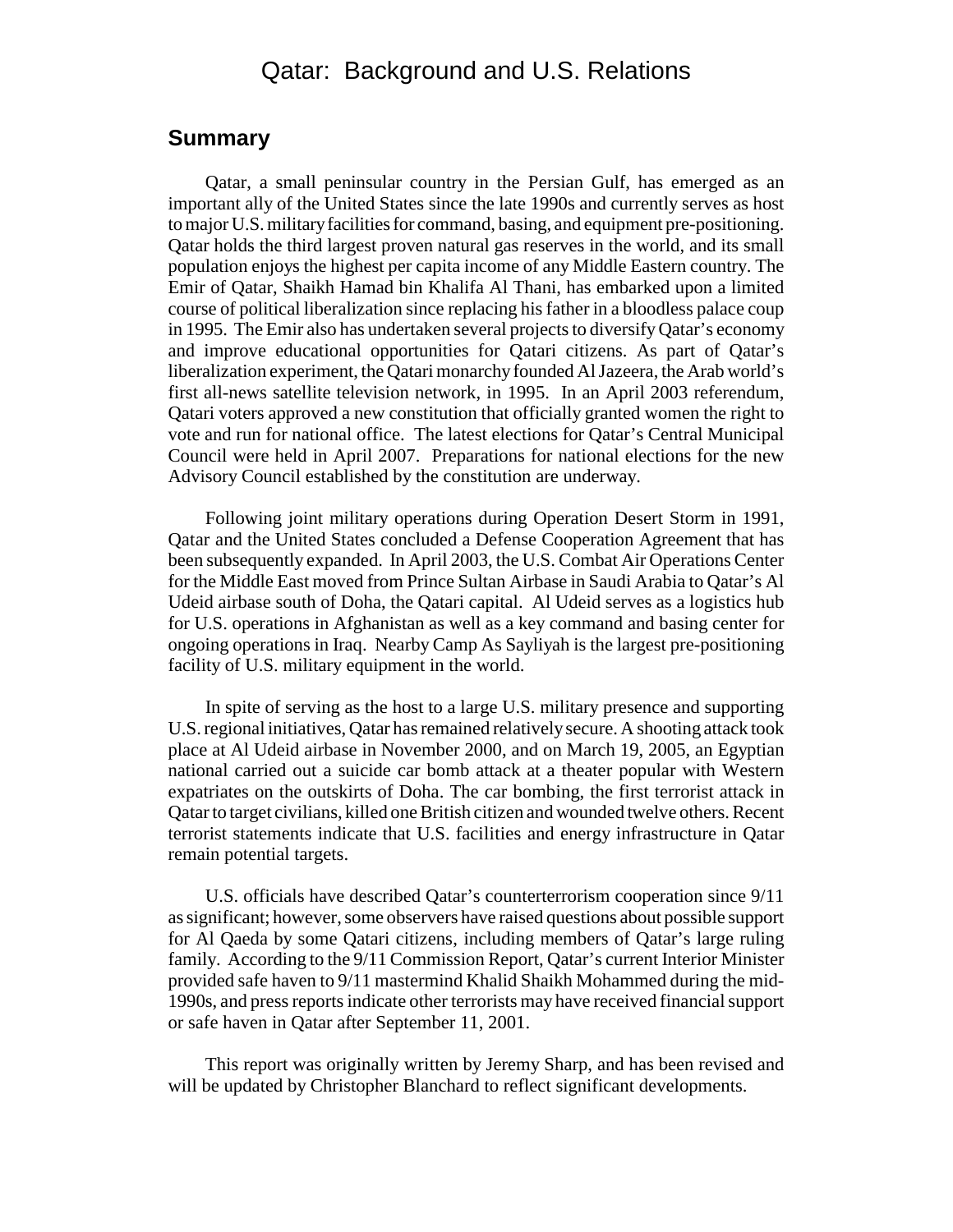# **Contents**

| Appendix B. Chiefs of State and Cabinet Members of Qatar 19 |
|-------------------------------------------------------------|

# **List of Figures**

# **List of Tables**

|  | Table 1. U.S. Aid to Qatar FY2005-2007 and FY2008 Request 9 |
|--|-------------------------------------------------------------|
|--|-------------------------------------------------------------|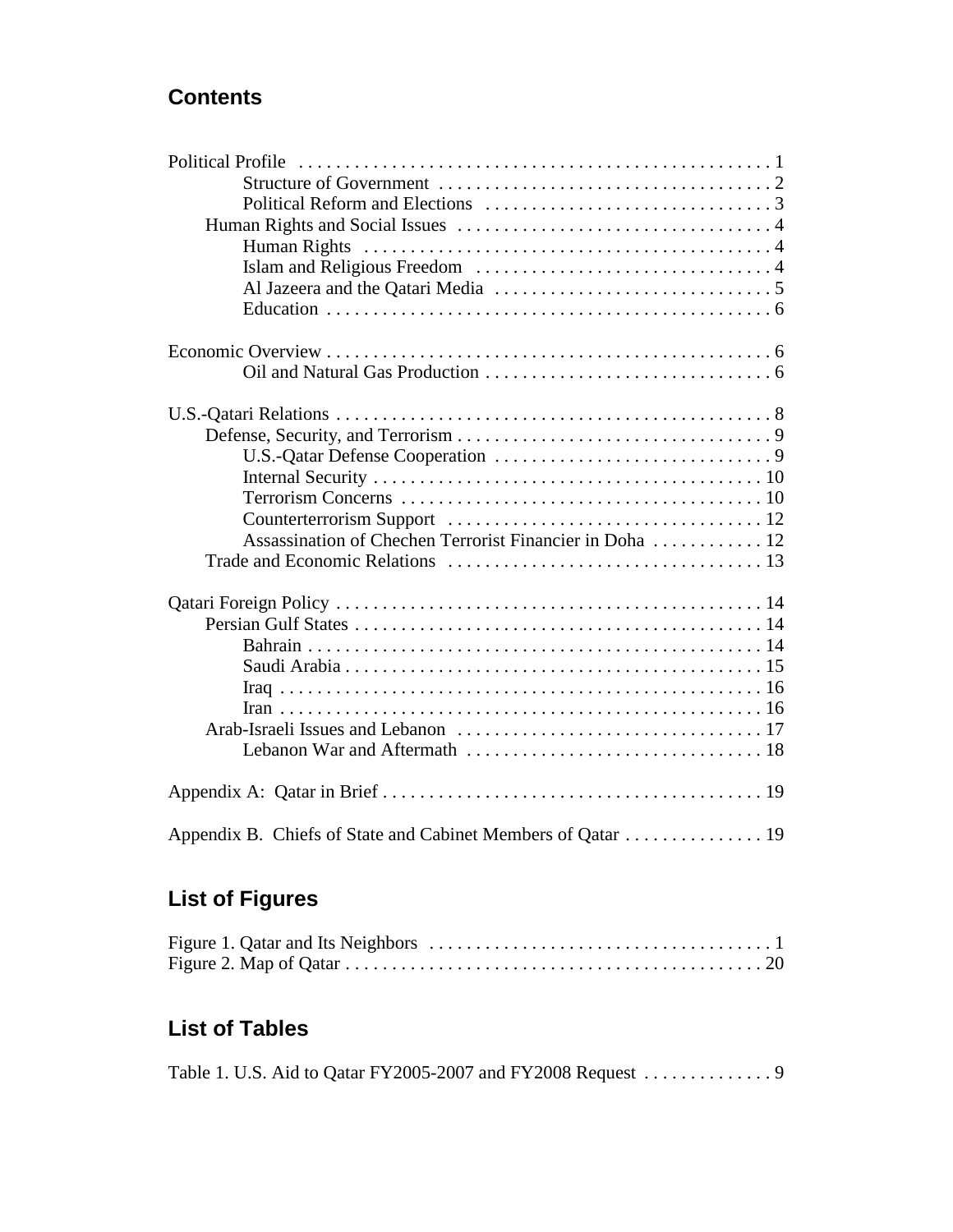# Qatar: Background and U.S. Relations

Qatar, a small peninsular state bordering Saudi Arabia in the Persian Gulf, is a constitutional monarchy governed by the Al Thani family. The country gained independence from the United Kingdom on September 3, 1971. Qatar's Emir, Shaikh Hamad bin Khalifa Al Thani, replaced his father as Qatar's ruler in a 1995 palace coup and has survived at least one counter-coup attempt.<sup>1</sup>

#### **Political Profile**

On June 27, 1995, in a bloodless palace coup, Shaikh Hamad replaced his father, Khalifa, who had ruled Qatar for 23 years. At the time, Khalifa had turned over many routine affairs of state to

Shaikh Hamad, then crown prince and **Figure 1. Qatar and Its Neighbors**commander of Qatar's small armed forces. The ruling Al Thani family rallied behind Shaikh Hamad, who quickly consolidated control. In February 1996, supporters of Shaikh Hamad's father unsuccessfully attempted a counter-coup, which prompted Shaikh Hamad to initiate civil proceedings against his father to retrieve an alleged \$3-\$12 billion of state assets supposedly in his possession.<sup>2</sup> The alleged mastermind of the counter-coup attempt, Shaikh Hamad's cousin and a former minister Shaikh Hamad bin Jassim bin Hamad Al Thani, was captured outside of Qatar and prosecuted: he remains on death row. Saudi Arabian mediation facilitated an out-of-court settlement between the Shaikh Hamad and his father, and they have reconciled.





 $1$  The term "Emir" (or Amir), often translated as prince, is the term used for monarch or ruler in the Persian Gulf region. The term "Shaikh" (or Sheikh or Shaykh) is an honorific title, which can mean a ruler, a tribal leader, or a venerable religious figure. "Shaikh" is pronounced with a long A (as in "say"), not a long E (as in "see").

 $2$  Some Qataris believe that the government of Saudi Arabia supported Shaikh Khalifa in his attempt to return to power in Qatar. See Craig S. Smith, "A Tiny Gulf Kingdom Bets its Stability on Support for U.S.," *The New York Times*, October 24, 2002.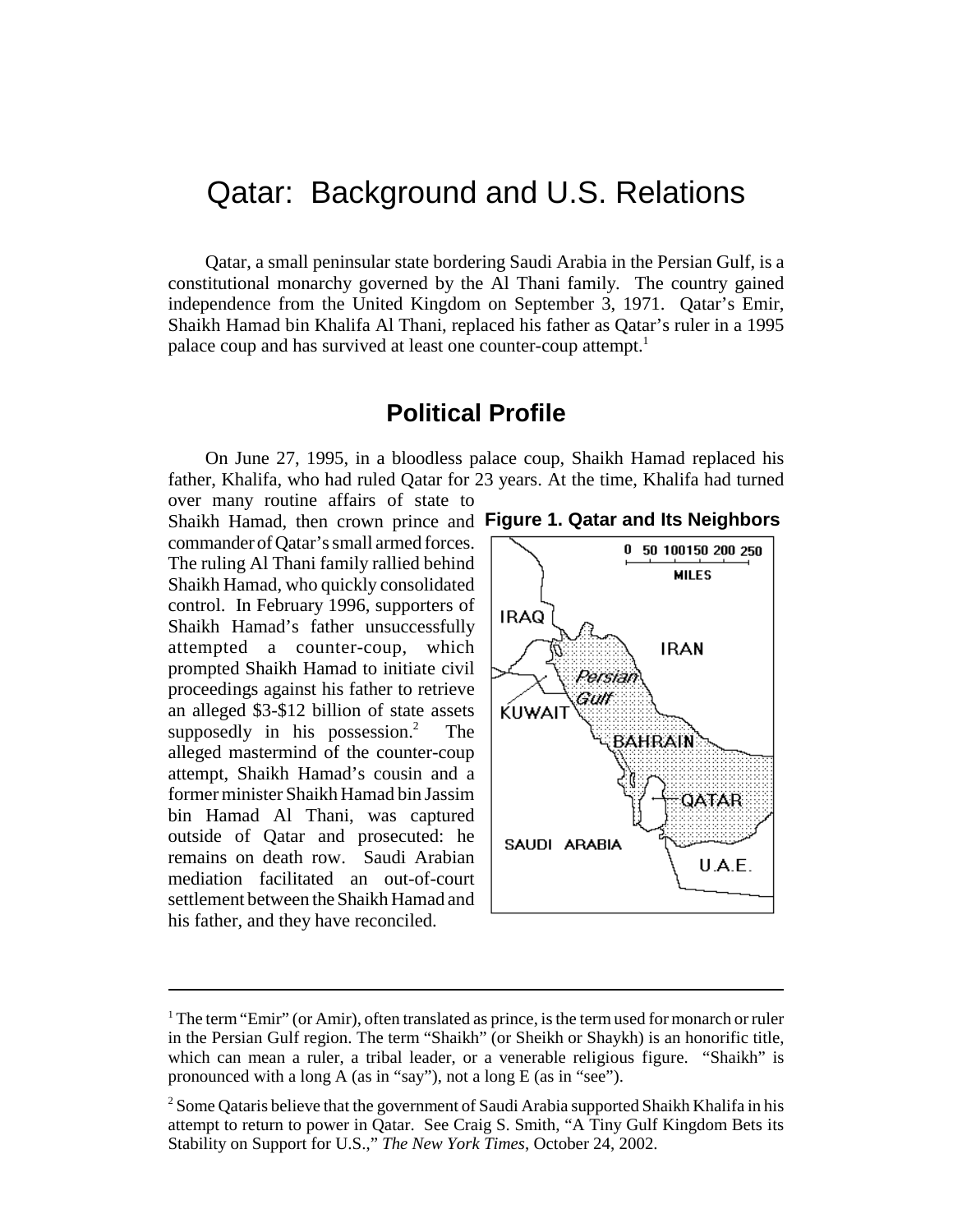Shaikh Hamad, at age 54, has been described as a representative of an emerging new generation of Persian Gulf leaders.<sup>3</sup> Like King Abdullah II of Jordan, Shaikh Hamad was educated in the United Kingdom and holds degrees from Sandhurst Military Academy and Cambridge University. He has three wives and eleven children. In 1997, the Emir underwent kidney transplant surgery in the United States.

**Structure of Government.** The Emir is head of the executive branch of the Qatari government and appoints members of the Al Thani family and other notables to a governing Council of Ministers (cabinet), which is headed by Prime Minister and Foreign Minister Hamad bin Jassim bin Jabr Al Thani. The country's constitution (approved in April 2003 and in force as of June 2005) formalized Qatari tradition that the rule of the state is hereditary within the Al Thani family in addition to the previously contested principle that future successors to the throne will follow the line of the Emir's male offspring.<sup>4</sup> Previous succession decisions have been characterized by rivalry among different branches of the Al Thani family, and it is unclear whether a future transition to Shaikh Hamad's heir would be contested by other elements of the royal family. In August 2003, the Emir replaced his third oldest son, Jassem bin Hamad Al Thani, as heir apparent. His fourth oldest son, Tamim bin Hamad Al Thani, is now the named successor to the Qatari monarchy.<sup>5</sup>

The constitution also states that legislative authority will reside in the hands of a 45-member Advisory Council (*Majlis Al Shura*), two-thirds of which will be directly elected and one-third appointed by the Emir from among ministers or others.<sup>6</sup> Preparations for national elections for the new Advisory Council are underway, and women will have the right to vote in the elections and to run for office. The Advisory Council will have oversight authority over the Council of Ministers and will be able to propose legislation and review budgets. The constitution also empowers the Advisory Council to issue motions of no-confidence against government ministers; no-confidence motions must be approved by two-thirds of the Advisory Council. Council members will serve four-year terms.

<sup>6</sup> Prior to the establishment of a partially elected national assembly, Qatar had a fullyappointed, 35-member advisory council that could only make recommendations to the Council of Ministers. Qatar's old Provisional Constitution provided for a modified electoral procedure in choosing members of the Council and a three-year term; nevertheless, the Council remained appointive in practice, and terms of the Council members were extended in three or four-year increments since 1975.

<sup>&</sup>lt;sup>3</sup> The Emir's official website is available at [http://www.diwan.gov.qa/english/main\_page\_ english\_NF.htm].

<sup>4</sup> The constitution was approved in a nation-wide referendum in which 96.6% of participating voters (68,987) approved the constitution and only 3.3.% opposed it (2,145).

<sup>5</sup> Jassem bin Hamad replaced his older brother Mishaal bin Hamad as heir apparent in October 1996. Shaikh Jassem reportedly was either dissatisfied with his lack of substantive responsibilities, or did not have an interest in continuing to serve as crown prince. According to some reports, the Emir's second oldest son, Fahd bin Hamad Al Thani, closely associated himself with Arab volunteers to the anti-Soviet conflict in Afghanistan during the 1980s and is believed to retain close ties to conservative Islamic figures. See Michael Knights and Anna Solomon-Schwartz, "The Broader Threat from Sunni Islamists in the Gulf," *PolicyWatch* #883, Washington Institute for Near East Policy, July 19, 2004.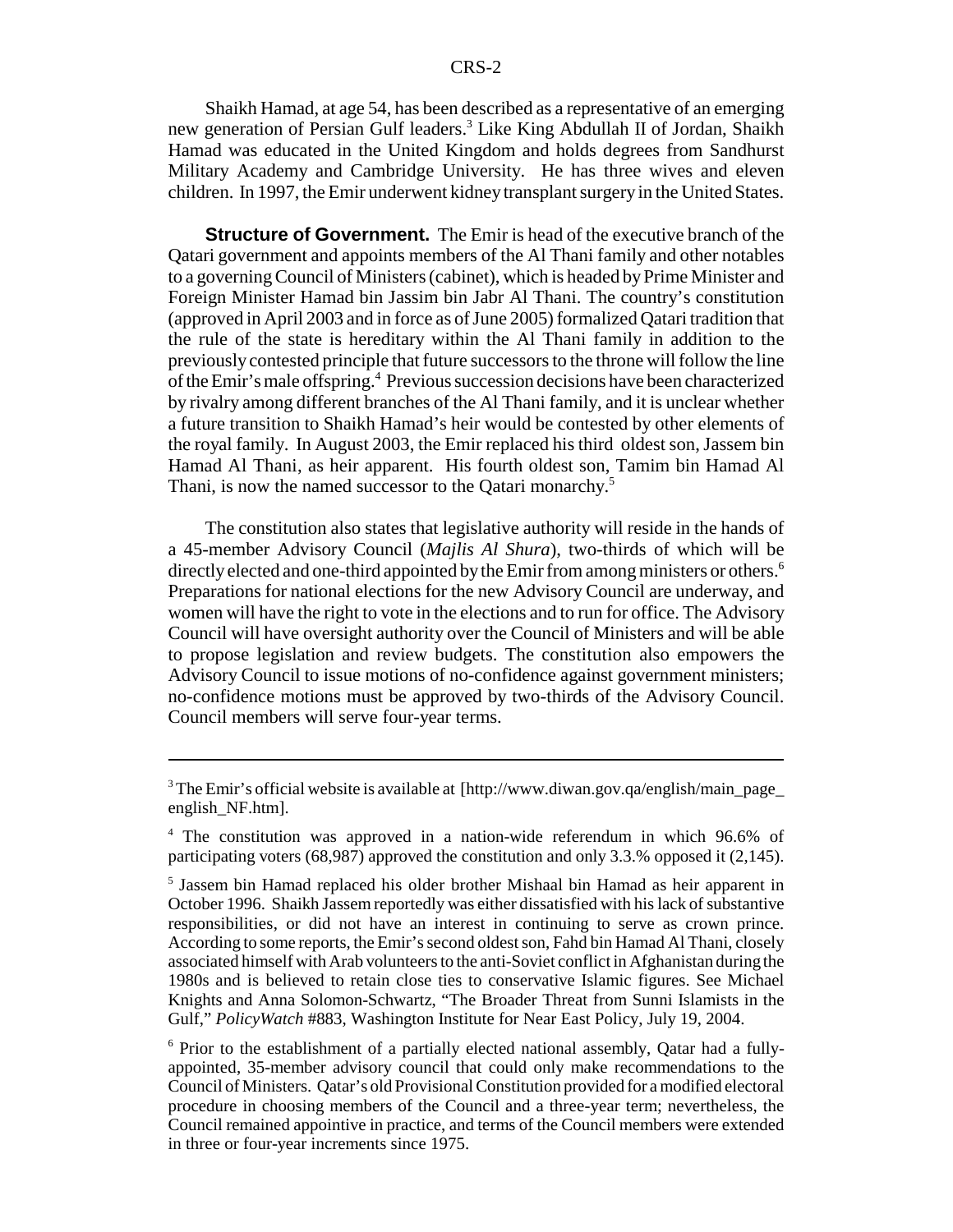**Political Reform and Elections.** Shaikh Hamad and his advisers have embarked on a limited political reform program designed to gradually make Qatar's government more participatory and accountable. Although a series of national elections have been held (see below), the government continues to maintain strict limits on freedoms of assembly and association: a series of new laws allow for individuals to organize political demonstrations and public gatherings, but organizers must obtain a permit from the government, and Qatari authorities may impose restrictions on the topics of discussion. Political parties are not allowed in Qatar, and all private professional and cultural associations must register with the state and are monitored.

Qatari authorities have allowed a series of national elections as components of the country's gradual transition toward greater democratic participation. The elections also have provided a "trial and error" setting for the creation and improvement of Qatar's national electoral infrastructure. In April 1998, 3,700 business community leaders participated in an election for a national Chamber of Commerce, selecting 17 members from a slate of 41 candidates. In March 1999, a Central Municipal Council election occurred in which 248 candidates (including 6 women) competed for 29 seats, and all adult Qatari citizens, with the exception of members of the police and armed forces, were allowed to vote and run for office. The election marked the first time a Persian Gulf country had enfranchised all of its male and female citizens in a nation-wide election.<sup>7</sup> In April 2003, national elections for the Municipal Council's new term resulted in the first electoral victory for a Qatari female candidate, Shaikha Yousef Al Jiffri, an appointed officer at the Education Ministry who ran unopposed.<sup>8</sup> The latest round of elections was held in April 2007, and voter turnout was higher than in previous elections. Authorities announced that 51% of 28,000 eligible Qatari voters cast ballots — over 80% of the country's population of 907,000 are ineligible to vote because they are foreign nationals.<sup>9</sup>

Although the Municipal Council functions primarily in an advisory role to the Ministry of Municipal and Agricultural Affairs, some observers view it as a steppingstone to the wider political liberalization implied by the creation of the Advisory Council by the new constitution. Similarly, the national elections for the Municipal Council are seen by Qatari officials as test cases for future Advisory Council elections. A special electoral law for the Advisory Council elections remains under consideration, and efforts to prepare candidates are underway. Controversy has developed in some Qatari circles over concern that the draft elections law discriminates against naturalized Qatari citizens by establishing certain criteria for their voting eligibility.

<sup>7</sup> All six female candidates were defeated in the 1999 election.

<sup>8</sup> "Qatar Elects First Woman to Council Doha," *Gulf News*, April 8, 2003.

<sup>9</sup> *Dow Jones*, "Qatari Officials Pleased With Voter Turnout In Municipal Poll," April 2, 2007.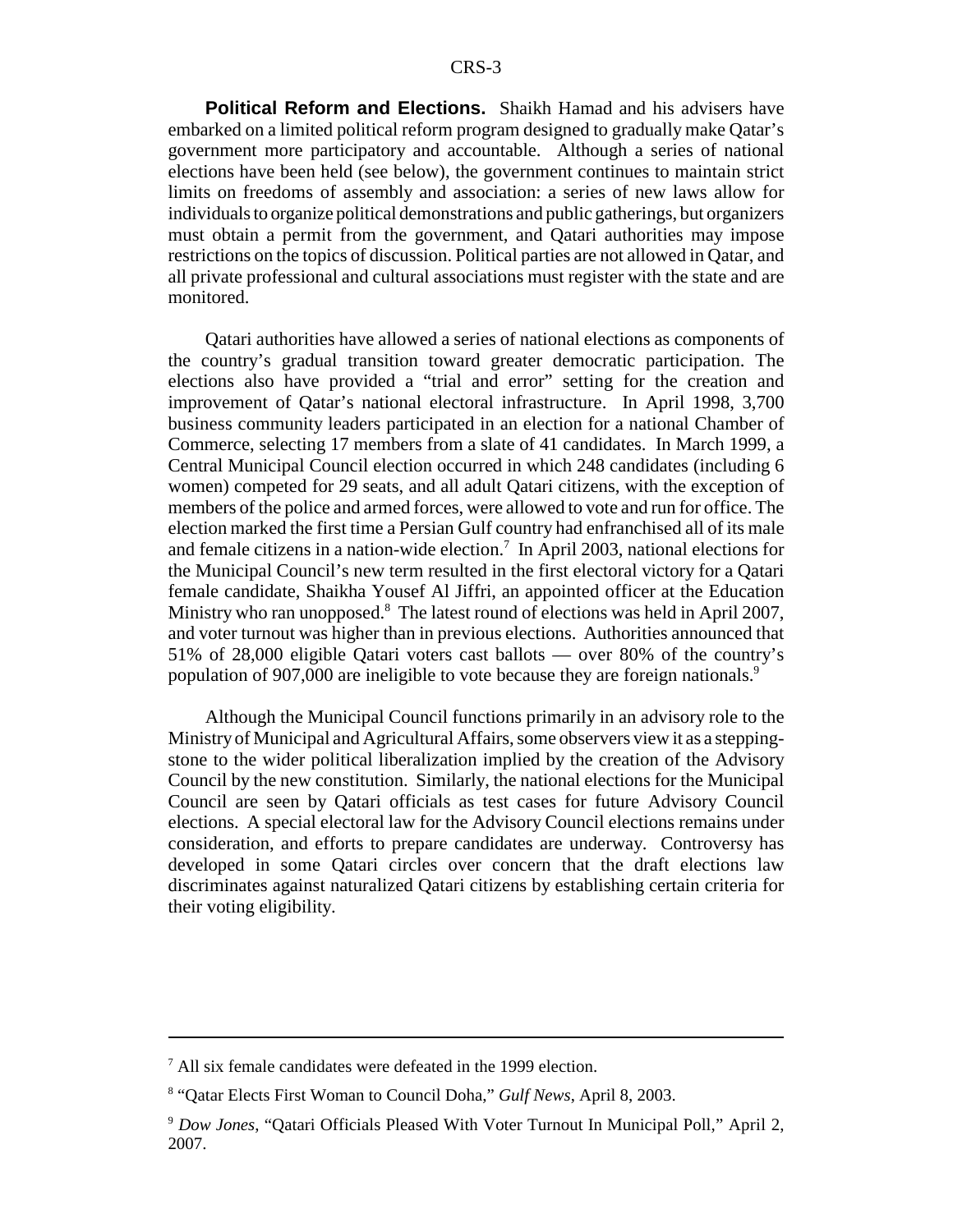#### **Human Rights and Social Issues**

**Human Rights.** The U.S. Department of State Country Report on Human Rights for 2006 states that "while there were improvements in the overall human rights practices, some serious problems remained."10 According to the report, the rights of non-citizens are at times abused, particularly among domestic servants from the Phillippines and South East Asia. As in other Gulf countries, expatriate laborers are vulnerable to exploitation by employers who capitalize on their fear of deportation. Citizenship is withheld from foreign workers, who outnumber native Qataris in the labor force by an estimated ratio of more than  $5$  to  $1$ .<sup>11</sup> In December 2004, Qatar announced that it was banning the use of children as camel jockeys, a practice long decried by the international community.

In May 2004, the Emir issued a new labor law, which gives Qatari nationals the right to form associations with legal status and allows workers to go on strike. The new legislation also bans employing youth under the age of 16, sets the working day at eight hours, and grants women equal rights with men, in addition to a paid 50-day maternity leave. Some observers have criticized the new legislation for not extending legal protections to Qatar's large foreign workforce. Critics charge that the labor law places additional restrictions on guest workers by prohibiting non-citizens from forming labor unions and restricting their ability to bargain collectively and to strike. Law Number 7 of 2007 established a labor court to hear the grievances of foreign laborers.

**Islam and Religious Freedom.**<sup>12</sup> Islam is the official religion of the state of Qatar. Conditional freedom of worship is protected under the constitution, although proselytization by non-Muslims is illegal. Qatar, like Saudi Arabia, officially adheres to the Wahhabi version of Sunni Islam; however, in contrast with Saudi Arabia, Wahhabi tenets are not publicly enforced or strictly adhered to in most public settings.13 Qatar hosts a number of conservative Islamic clerics, including Dr. Yusuf Al Qaradawi, a controversial figure whose views on the conditional legitimacy of suicide bombing and whose outspoken critiques of Israel, the United States, and terrorism have made him a target of criticism from a wide range of observers. During the summer 2006 Israel-Hezbollah war, Qaradawi publicly argued that Muslims should support the activities of Hezbollah and Hamas as legitimate "resistance"

<sup>&</sup>lt;sup>10</sup> U.S. Department of State, 2006 Country Report on Human Rights Practices in Oatar, March 6, 2007. Available at [http://www.state.gov/g/drl/rls/hrrpt/2006/78861.htm].

 $11$ <sup>11</sup> The new Qatari constitution does not address the rights of foreign guest workers.

<sup>&</sup>lt;sup>12</sup> U.S. Department of State's 2007 International Religious Freedom Report on Qatar available at [http://www.state.gov/g/drl/rls/irf/2007/90219.htm]. Released on September 14, 2007.

<sup>13</sup> For more on Sunni Islam and Wahhabism, see CRS Report RS21745, *Islam: Sunnis and Shiites*; and CRS Report RS21695, *The Islamic Traditions of Wahhabism and Salafiyya*, both by Christopher M. Blanchard.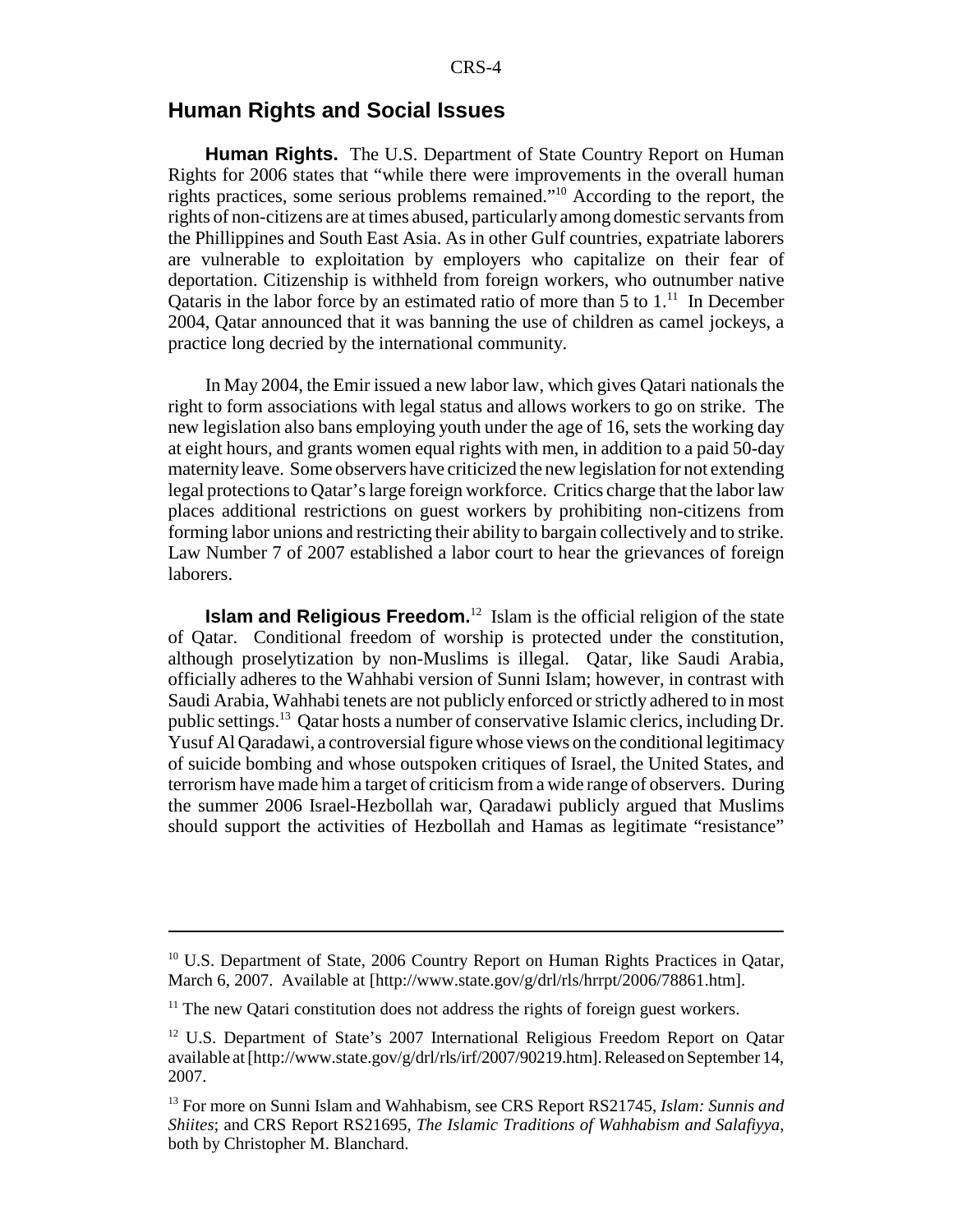activities, based on Quranic injunctions to defend Muslim territory invaded by outsiders.14

In November 2005, the Emir donated a plot of land for the construction of a \$7 million Anglican church: construction began in April  $2006$ <sup>15</sup>. The church and three others are expected to be complete by 2008. Qatar established diplomatic ties with the Holy See in November 2002. Qatar does not ban alcohol, which is available in licensed premises such as the bars of major hotels and clubs.

**Al Jazeera and the Qatari Media.** Shaikh Hamad helped establish the Al Jazeera satellite television news network in 1996 with a \$140 million grant. Since then, the Qatari government has provided most of the channel's funding, as advertising revenue only meets 35%-40% of Al Jazeera's annual operating expenses. Qatari government officials and Al Jazeera executives argue that the station's inability to attract sufficient advertising revenue is a function of the channel's controversial status across the Middle East. These officials and executives allege that other Arab governments exert pressure on companies based in or operating in their countries to refrain from advertising on Al Jazeera, because the channel may provide coverage of internal political, social, and economic developments that are unflattering to ruling regimes or less biased or censored than traditional governmentrun media outlets.16 Al Jazeera devotes less of its air time to coverage of Qatari affairs than of the internal affairs of other Arab states. In 2005, British media reports concerning alleged comments made by President George W. Bush referring to the possible bombing of Al Jazeera headquarters in Doha sparked widespread concern and debate in Qatar, leading some Qataris to question their country's support for U.S. policy initiatives.17 Al Jazeera launched an international English language satellite channel in 2006.

<sup>14 &</sup>quot;Islamic Cleric Al-Qaradawi Supports Hizballah, HAMAS," *Al-Jazirah Television* (Doha), OSC Document GMP20060730638004, July 30, 2006. Qaradawi is regarded as conservative by many Muslims, although his declared views on the legitimacy of "struggle" and "martyrdom operations" against "occupation forces" have made him controversial to some in the Islamic world as well as many in the United States and Israel. He has been criticized by violent Islamic groups for his condemnations of terrorist attacks on civilians. Qaradawi hosts a popular weekly call-in television show on Al Jazeera and frequently delivers sermons in Qatari mosques. He also operates a charitable umbrella organization known as the Union of Good that coordinates the delivery of relief and assistance to Palestinians in the West Bank and Gaza Strip. Some of the Union's member organizations have been described by Israeli sources as fundraisers for Hamas and other Palestinian terrorist groups. For more on the Union of Good, see [http://www.101days.org/] and [http://www.intelligence.org.il/eng/sib/2\_05/funds.htm].

<sup>&</sup>lt;sup>15</sup> The Church of the Epiphany will not feature a steeple or rooftop cross. Michael Theodoulou, "Muslim State to Build first Christian Church for 1,400 Years," *The Times* (London) November 2, 2005.

<sup>&</sup>lt;sup>16</sup> Author meeting at Al Jazeera headquarters, January 2005.

 $17$  The White House refused to comment on the reported comments other than to characterize them as "outlandish and inconceivable." *The Peninsula* (Doha) "Doha Shocked, Sit-in Today," November 24, 2005.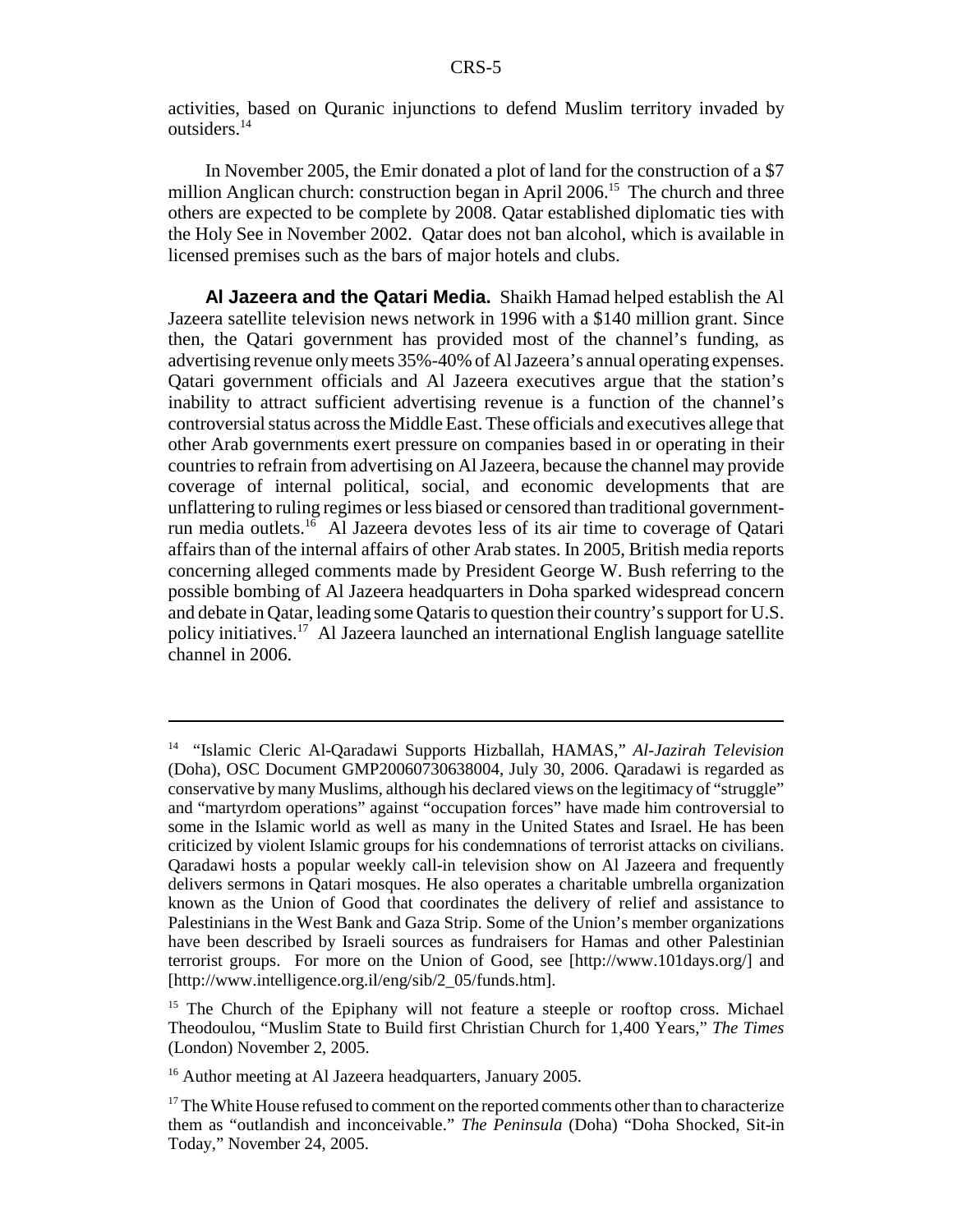Although the Qatari government lifted formal censorship of the Qatari media by decree in 1995, journalists tend to exercise a degree of self-censorship, particularly with regard to the Emir and his immediate family. Internet service in Qatar is monitored for pornography and other material considered insulting to Islam.

**Education.** Qatar has invested heavily in improving the educational opportunities available to its citizens in recent years. Prominent Qatari women also have taken a leading role in a number of education reform programs. On May 5, 2003, Shaikh Hamad appointed Shaikha Bint Ahmed Al Mahmoud, daughter of the Minister of State for Foreign Affairs, as Minster of Education. This appointment signified the first appointment ever of a female cabinet minister in any Persian Gulf state. In October 2003, Shaikha Mozah Bint Nasser Al Missned, one of Shaikh Hamad's wives, helped launch Qatar's new "Education City," a state-of-the-art campus complex in Doha that offers degrees from several U.S. universities including Weill Cornell Medical College, Georgetown University's Edmund A. Walsh School of Foreign Service, Texas A&M University, Virginia Commonwealth University, and Carnegie Mellon University. Shaikha Mozah serves as the Chairperson of the Qatar Foundation, which directs Education City's activities.<sup>18</sup> The RAND Corporation has evaluated and recommended reform options for Qatar's primary, secondary, and postsecondary education systems and operates a public policy analysis center in cooperation with the Qatar Foundation on the Education City campus.

#### **Economic Overview**

Oil and natural gas production is the mainstay of Qatar's robust economy, which has experienced an average annual growth rate of 9.1% over the last five years. Income from oil and gas accounts for over 60% of the country's gross domestic product. Japan, South Korea, and Singapore are the leading importers of oil from Qatar. With regard to Qatar's economy, in a major departure from his more conservative-minded father, Shaikh Hamad has borrowed heavily from foreign banks since the late-1990s in order to modernize Qatar's energy infrastructure. The efforts have produced significant returns, with annual growth projections for 2008 and 2009 nearing 9% and 12% respectively. In February 2007, Qatari Prime Minister and Foreign Minister Hamad bin Jassem bin Jabor Al Thani reiterated that Qatar is pursuing parallel economic reform, education, and investment strategies in order to create economic growth opportunities not tied to the country's natural resources.<sup>19</sup>

**Oil and Natural Gas Production.** Qatar Petroleum (QP), the state-owned oil company, has increased its output from 593,000 barrels per day (b/d) in 1999 to over 840,000 b/d in July and August 2006.<sup>20</sup> However, with oil reserves likely to be

 $18$  For more on Education City and the Oatar Foundation, which oversees its activities, see the Foundation's website, available at [http://www.qf.edu.qa/output/Page1.asp].

<sup>19</sup> *The Peninsula* (Doha)/*Reuters*, "Qatari FM Hints at Changes in Sponsorship Rules, Diversification of Economy," February 27, 2007.

 $20$  Qatar is the smallest oil producing member of OPEC. Revenues from petroleum exports (continued...)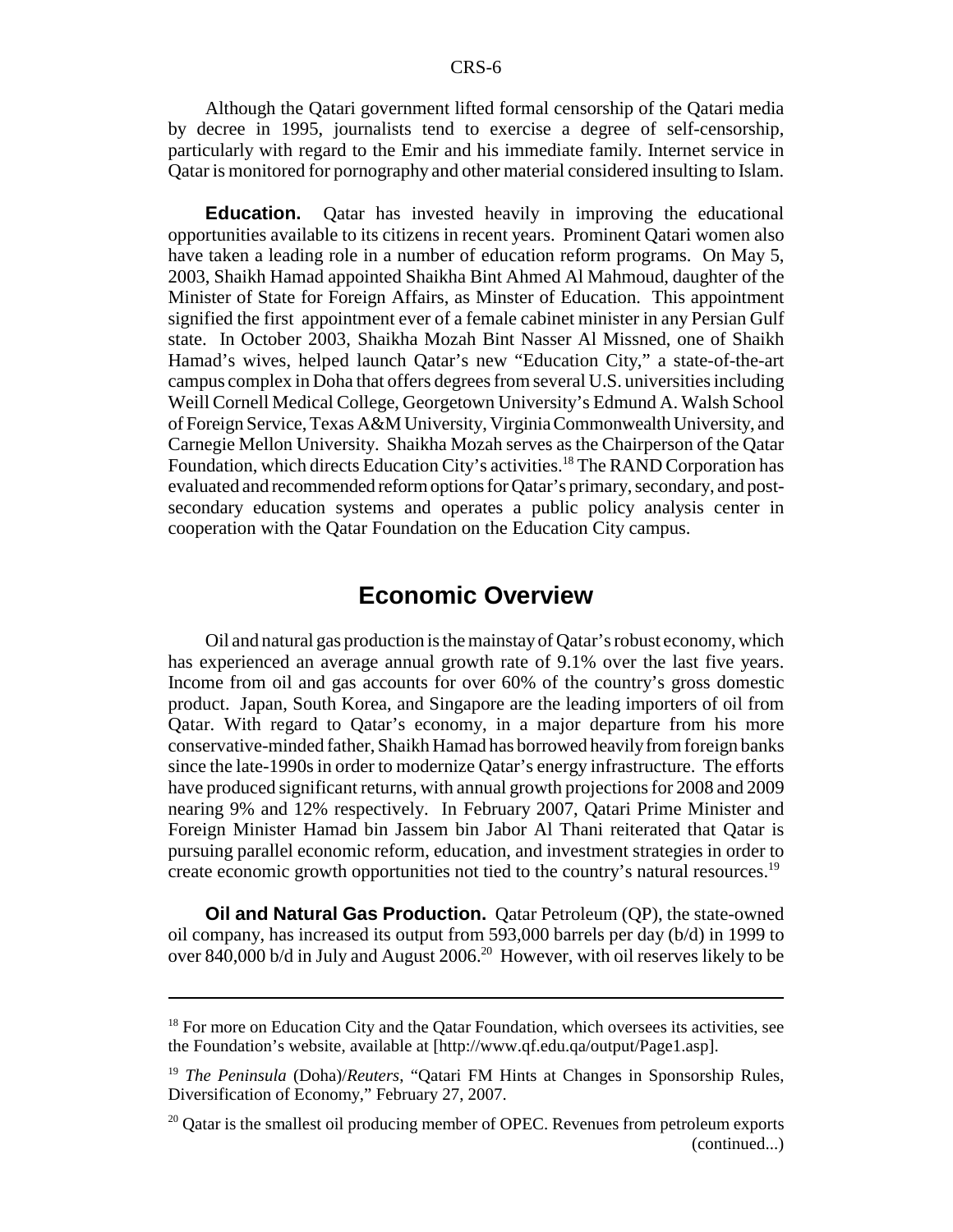exhausted by 2026 at current production rates, Qatar is rapidly moving to exploit its vast natural gas reserves.<sup>21</sup> As part of a long-term development strategy, Qatar has tapped international financial markets and invited foreign investment in recent years in order to finance the expansion of its gas extraction and liquified natural gas (LNG) production facilities.22 The Export-Import Bank of the United States has provided over \$1 billion dollars in loan guarantees to support the development of Qatar's gas production facilities in cooperation with a range of U.S., European, and Asian companies, banks, and export credit agencies.<sup>23</sup>

Qatar intends to expand its yearly LNG output, which is not subject to OPEC production quotas, from 4.5 million tons per annum in 2002 to 14 - 18 million tons per annum by 2010. Although Qatar's LNG industry has low capital costs due to government investment, it has high operational costs, which has required Qatar to develop economies of scale in order to be more competitive with established LNG exporters such as Indonesia and Nigeria.<sup>24</sup> The large natural gas production and shipping facilities at the coastal city of Ras Laffan in northern Qatar serve as the main site for the country's gas development projects, with several independent gas production and conversion "trains" linked to corresponding fields and contracted export markets. Qatar's Emir and Russian President Vladimir Putin reportedly discussed plans to create an organization of natural gas producing countries, sparking fears among some observers that an OPEC-style natural gas cartel could emerge.<sup>25</sup>

Qatar has signed several agreements with U.S. energy companies (ConocoPhillips and ExxonMobil) and other international companies to develop

 $20$  (...continued)

account for 60%-70% of GDP. Sources: Economist Intelligence Unit, October 2006, and CIA World Fact Book, November 2006.

<sup>&</sup>lt;sup>21</sup> With proven oil reserves of 15.2 billion barrels, Qatar has far less oil than the major Persian Gulf producers, such as Kuwait (96.5 billion barrels), Iraq (112 billion barrels), and Saudi Arabia (252 billion barrels). However, Qatar has the third largest natural gas reserves in the world behind Russia and Iran. Qatar's supply of natural gas doubled in 2002, when surveyors discovered new gas deposits in Qatar's north field.

 $22$  Qatar's government has a 60%-70% stake in two joint partnerships with foreign firms, including ExxonMobil (USA), TotalFinaElf (France), KoGas (South Korea), and Matsui (Japan). In February 2005, Qatar Petroleum signed a \$7 billion agreement with Shell and a \$12 billion agreement with ExxonMobil to export natural gas to the United States and Europe.

 $23$  For example, since 1996, the Export Import Bank has provided loan guarantees to support the export of U.S. equipment and services for the construction of facilities at Ras Laffan, including most recently, the construction of natural gas liquefaction plants and facilities associated with the QatarGas II and III projects. See Export Import Bank of the United States, "Ex-Im Bank \$930 Million Guarantee Supports U.S. Exports to Build LNG Plant in Qatar," November 18, 2004; and Export Import Bank of the United States, "Ex-Im Bank Finances QatarGas 3 Liquid Natural Gas Complex, December 15, 2005.

<sup>&</sup>lt;sup>24</sup> Meeting with Qatar Petroleum, Qatar Gas, and Ras Gas executives, Ras Laffan, Qatar, January 2005.

<sup>25</sup> *Platts Commodity News*, "Russia, Qatar to discuss alliance of gas producer nations," February 13, 2007.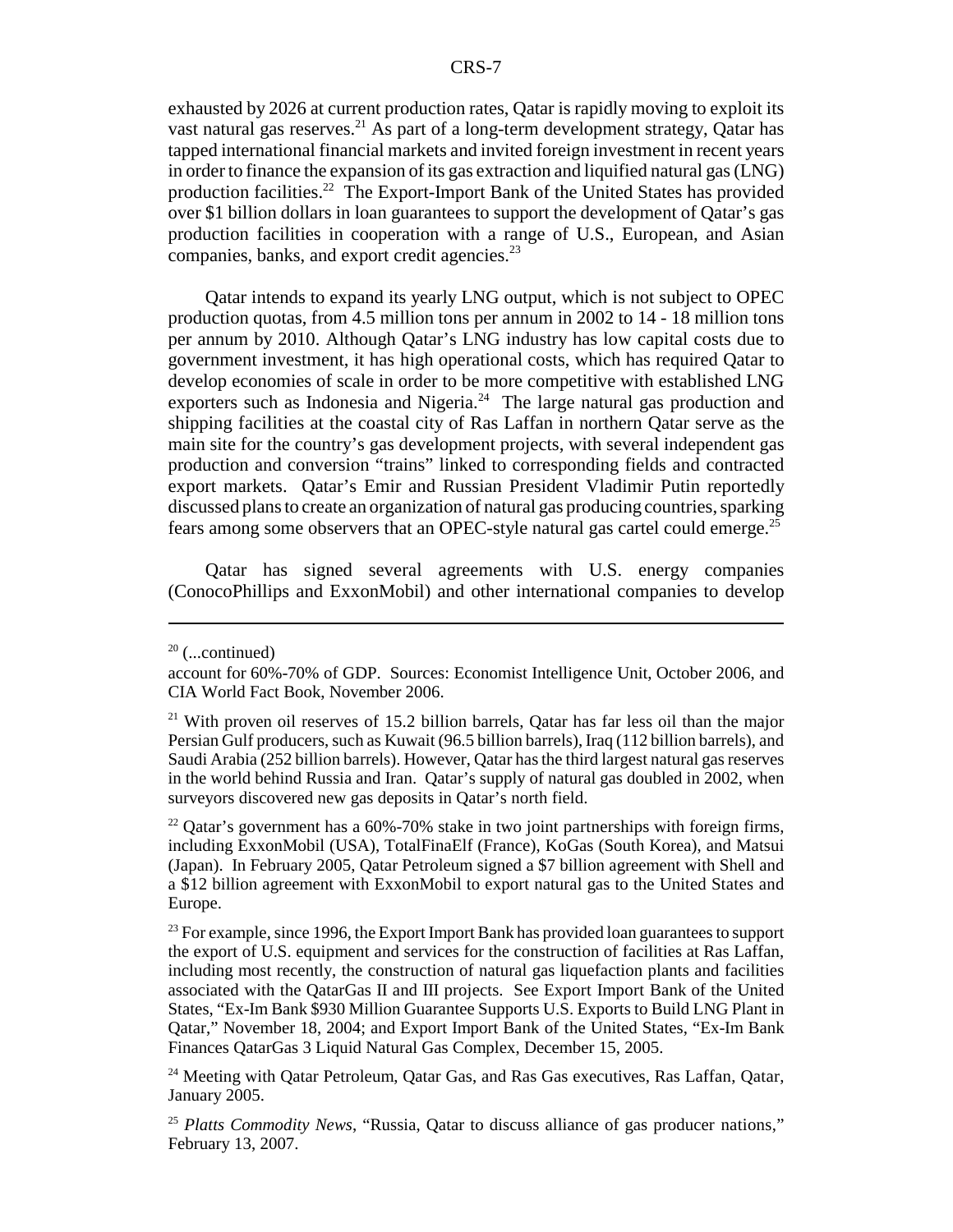facilities to export LNG to the United States, the UK, Spain, Italy, South Korea, Taiwan, and India. Under Project Dolphin, Qatar has begun exporting natural gas via an underwater pipeline to the United Arab Emirates, although objections from Saudi Arabia have limited progress in other areas (see "Qatari Foreign Policy," below). Qatari government officials estimate that natural gas revenues will outstrip oil income as natural gas production projects come online. Qatar also is in the midst of several gas to liquids (GTL) projects and aims to become the largest GTL producer in the world. In February 2007, Qatar Petroleum and ExxonMobil announced that a planned joint-GTL production facility project would be cancelled in the wake of rising cost projections. Other GTL plans are proceeding.

#### **U.S.-Qatari Relations**

A U.S. embassy was established in Doha in 1973, but U.S. relations with Qatar did not blossom until after the 1991 Persian Gulf war. In the late 1980s, the United States and Qatar engaged in a prolonged diplomatic dispute regarding Qatar's black market procurement of U.S.-made Stinger anti-aircraft missiles.<sup>26</sup> The dispute froze planned economic and military cooperation, and Congress approved a ban on arms sales to Qatar (Section 566(d), P.L.100-461) until the months leading up to the 1991 Gulf War, when Qatar allowed coalition forces to operate from Qatari territory and agreed to destroy the missiles in question.<sup>27</sup> In January 1991, Qatari armored forces helped coalition troops repel an Iraqi attack on the Saudi Arabian town of Kafji, on the coastal road leading south from Kuwait into Saudi Arabia's oil rich Eastern Province.<sup>28</sup> In June 1992, Qatar signed a defense cooperation agreement with the United States, opening a period of close coordination in military affairs that has continued to the present.

The United States promptly recognized the assumption of power by Shaikh Hamad in June 1995 and has welcomed Qatar's defense cooperation, as well as Qatari political, economic, and educational reform efforts since that time. Qatari-U.S. defense relations have expanded over the last 15 years to include cooperative defense exercises, equipment pre-positioning, and base access agreements, although

<sup>&</sup>lt;sup>26</sup> Qatar defended its procurement of the missiles in protest of the sale of similar missiles by the United States to Bahrain, which Qatar had an unresolved border dispute with until 2001. Elaine Sciolino, "Qatar Rejects U.S. Demand For Return of Illicit Stingers," *New York Times*, June 28, 1988; Patrick E. Tyler, "U.S. Drawn Into Gulf Dispute - Stray Stingers Tied To Qatar-Bahrain Tiff," *Washington Post*, October 6, 1988.

 $27$  The ban was formally repealed by the Foreign Operations, Export Financing, and Related Programs Appropriations Act of 1991 (Section 568(b), P.L.101-513). The conference report on H.R. 5114, Foreign Operations, Export Financing, and Related Programs Appropriations Act, 1991 (H.Rept. 101-968) inserted Senate language (Amendment No. 144) that repealed the ban based on information provided by the Secretary of Defense "that it is in the national interest to reestablish United States-Qatari security relations because of their support for United States troops in the Middle East."

<sup>28</sup> Thomas Ferraro, "Allies Retake Saudi City," *United Press International*, January 31, 1991; and Joseph Albright, "Marines Take Credit for Khafji Victory," *Atlanta Journal and Constitution*, February 3, 1991.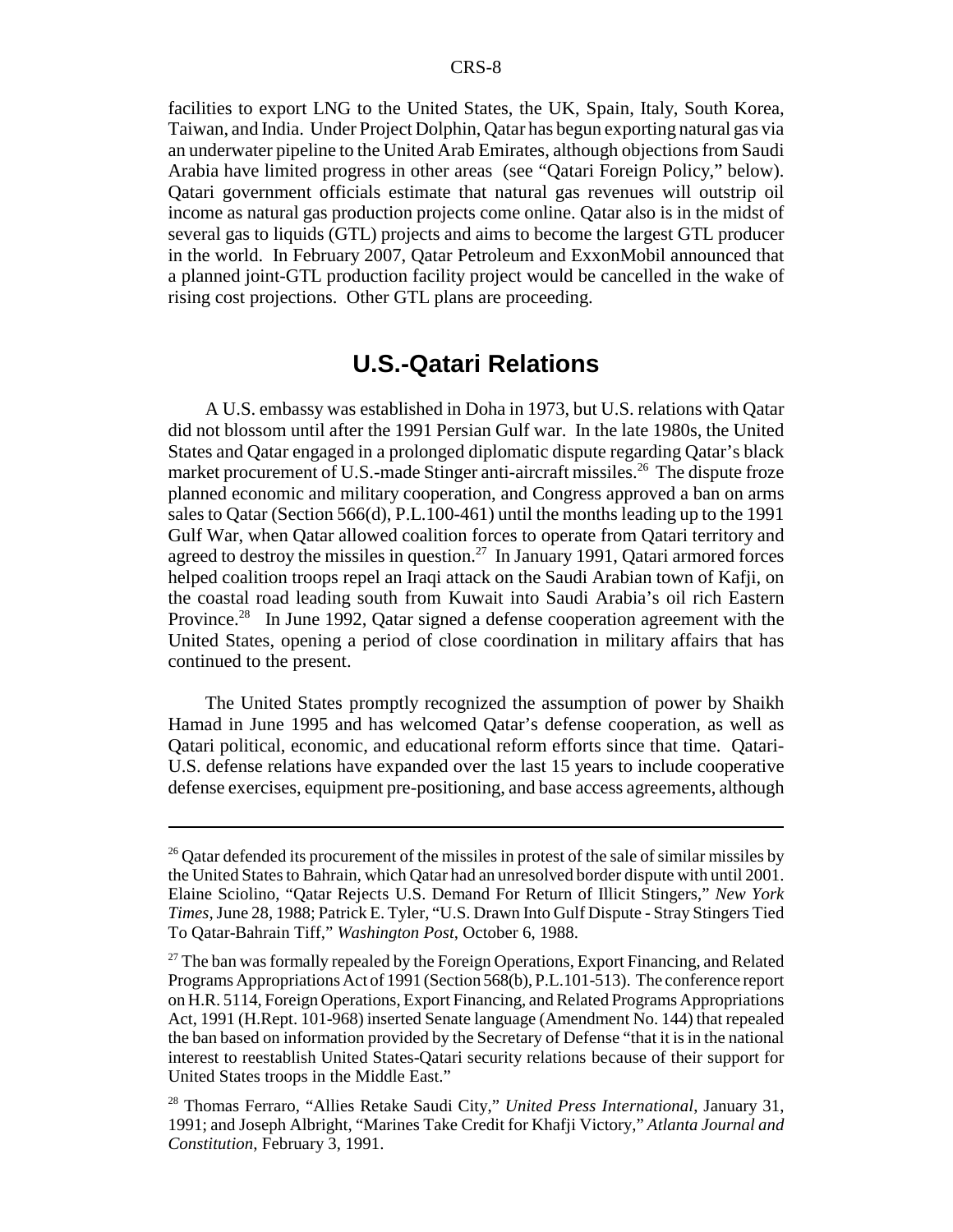Qatari officials have been, at times, critical of U.S. military operations in the Persian Gulf.<sup>29</sup> U.S. concerns regarding alleged material support for terrorist groups by some Qataris, including members of the royal family, have been balanced over time by Qatar's counterterrorism efforts and its broader, long-term commitment to host and support U.S. military forces being used in ongoing operations in Iraq, Afghanistan, and the global war on terrorism. Today, Qatari-U.S. relations remain cordial and close. Since September 2005, Qatar has donated \$100 million to victims of Hurricane Katrina in the U.S. Gulf states. The U.S. has provided limited counterterrorism aid to Qatar to support the development of its domestic security forces (see **Table 1** below), and the Export-Import Bank has provided over \$2 billion in loan guarantees to support various natural gas development projects in Qatar since 1996.

| Account           | <b>FY2005</b>            | <b>FY2006</b> | <b>FY2007</b>   | <b>FY2008 Request</b> |
|-------------------|--------------------------|---------------|-----------------|-----------------------|
| IMET <sup>a</sup> | -                        | -             | -               |                       |
| $NADR-ATAb$       | 1,379                    | 788           | $1,120^{\circ}$ | 270                   |
| NADR-CTF          | $\overline{\phantom{0}}$ | 118           |                 | -                     |

| Table 1. U.S. Aid to Qatar FY2005-2007 and FY2008 Request |  |
|-----------------------------------------------------------|--|
| (\$ thousands)                                            |  |

**Source:** U.S. Department of State, FY2007 and FY2008 Congressional Budget Justifications for Foreign Operations.

a. Qatar has not previously participated in the IMET program.

- b. Through the end of FY2006, over \$3.3 million in Nonproliferation, Anti-terrorism, De-mining and Related Programs - Anti-terrorism Assistance (NADR - ATA) has been provided to train over 500 Qatari security officers and officials since FY1987.
- c. FY2007 regular funding for Qatar is provided under the terms of a continuing appropriations resolution (H.R. 5631/P.L. 109-289 Division B, as amended by H.J.Res. 20, P.L. 110-5 on February 15, 2007), which sets funding levels for major aid accounts. Aid allocation amounts released by the State Department in mid-2007 do not distinguish between NADR sub-accounts.

#### **Defense, Security, and Terrorism**

**U.S.-Qatar Defense Cooperation.** With its small territory and narrow population base, Qatar relies to a large degree on external cooperation and support for its security. With a personnel strength of 11,800, Qatar's armed forces are the second smallest in the Middle East.<sup>30</sup> Oatar, like other Gulf states, contributes military units to a small Gulf Cooperation Council rapid deployment force of 5,000 - 10,000 known as Peninsula Shield. France has provided approximately 80% of Qatar's arms inventory. Since the 1991 Gulf war, Qatar has pursued a limited program of force modernization. To date, however, it has not purchased significant U.S. weapons systems. The Administration has requested \$15,000 in FY2008 IMET funds for Qatar.

 $29$  Qatari officials at times took steps to distance themselves from Operation Southern Watch and associated U.S. and coalition air strikes in the southern no-fly zone of Iraq.

 $30$  Bahrain, with an estimated 11,000-member force, has the smallest.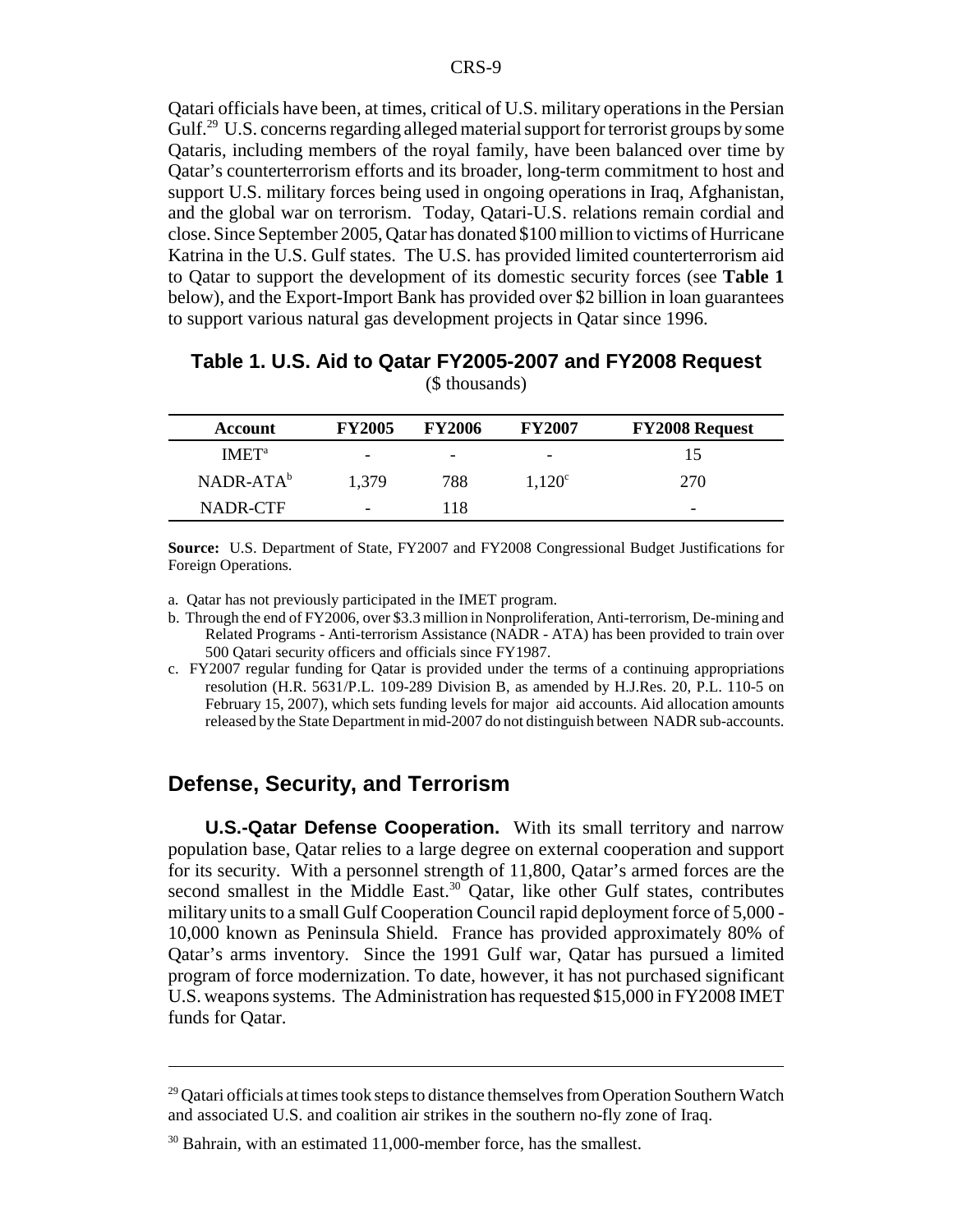The Al Udeid airbase south of Doha, the Qatari capital, serves as a logistics, command, and basing hub for U.S. operations in Afghanistan and Iraqi. Nearby Camp As Sayliyah is the largest pre-positioning facility of U.S. military equipment in the world. Qatar invested over \$1 billion to construct the Al Udeid air base during the 1990s: it did not have an air force of its own at the time. Qatar's financing and construction of the state-of-the-art air force base at Al Udeid was widely interpreted to be a tacit invitation to deeper cooperation with U.S. military forces, and U.S. access to the base there was formalized in late 2000. In April 2003, the U.S. Combat Air Operations Center for the Middle East moved from Prince Sultan Airbase in Saudi Arabia to Qatar's Al Udeid. Qatar is contributing \$400 million to U.S. efforts to upgrade and construct facilities there, including a new air operations command center.31 From FY2003 to FY2007, Congress appropriated and authorized \$126 million for U.S. military construction activities in Qatar. The Administration is requesting an additional \$75.152 million in FY2008 to build a new Air Force maintenance facility and a number of Special Operations facilities.

**Internal Security.** Terrorist attacks in Saudi Arabia during 2003 and 2004 forced U.S. and Qatari officials to focus on Qatar's internal security, as analysts have expressed concern that Al Qaeda operatives displaced by an ongoing Saudi crackdown or other local terrorist cells could try to establish a presence and destabilize Qatar. In November 2004, the U.S. State Department issued a warning of a possible terrorist attack against a hotel or hotels used by Americans in Doha. The warning expired without incident. On March 19, 2005, an Egyptian national carried out a car bomb attack at a theater popular with Western expatriates on the outskirts of the capital city of Doha. The car bombing, the first terrorist incident of its kind in Qatar, killed one British citizen and wounded twelve others. The suicide bomber was an engineer employed at Qatar Petroleum, and authorities have been unable to definitively link him to Al Qaeda or other terrorist groups. The attack came on the second anniversary of the beginning of Operation Iraqi Freedom and a week after an Al Qaeda leader in Saudi Arabia called for a new wave of attacks against Western interests in the Persian Gulf. The Qatari Ministry of the Interior is responsible for internal security and is legally empowered to detain suspects without trial for up to two years.

**Terrorism Concerns.** According to the 9/11 Commission Report and former U.S. government officials, royal family member and current Qatari Interior Minister, Shaikh Abdullah bin Khalid Al Thani, provided safe harbor and assistance to Al Qaeda leaders during the 1990s, including the suspected mastermind of the September 11 hijacking plot, Khalid Shaikh Mohammed.<sup>32</sup> Former U.S. officials and

<sup>&</sup>lt;sup>31</sup> Michael R. Gordan and Eric Schmitt, "U.S. Will Move Air Operations to Qatar Base," *New York Times*, April 28, 2003; and Eric Schmitt, "Pentagon Construction Boom Beefs Up Mideast Air Bases," *New York Times*, September 18, 2005.

 $32$  According to the 9/11 Commission Report, Khalid Shaikh Mohammed provided financial support to a co-conspirator in the 1993 World Trade Center bombing while living in Qatar and later moved his family to Qatar at Shaikh Abdallah bin Khalid Al Thani's suggestion. The Report also states that Mohammed "claims that Sheikh Abdallah was not a member, financier, or supporter of al Qaeda," and that Mohammed admitted "that Abdallah (continued...)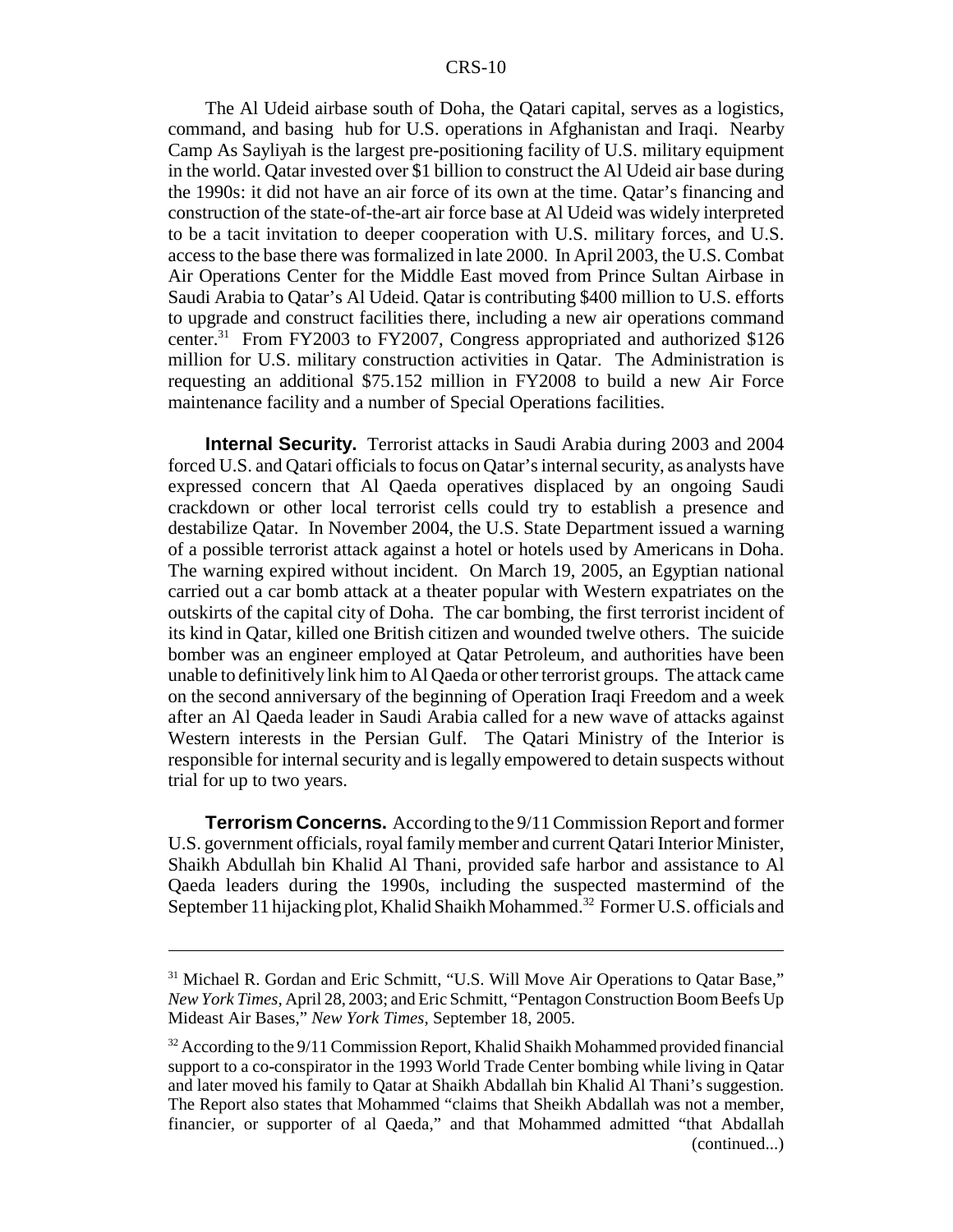leaked U.S. government reports state that Osama Bin Laden also visited Doha twice during the mid-1990s as a guest of Shaikh Abdullah bin Khalid, who then served as Qatar's Minister for Religious Endowments & Islamic Affairs, and, later, as Minister of State for Internal Affairs. During a January 1996 visit to Doha, Bin Laden reportedly "discussed the successful movement of explosives into Saudi Arabia, and operations targeted against U.S. and U.K. interests in Dammam, Dharan, and Khobar, using clandestine Al Qaeda cells in Saudi Arabia."<sup>33</sup> According to other accounts, Shaikh Abdullah bin Khalid welcomed dozens of so-called "Afghan Arab" veterans of the anti-Soviet conflict in Afghanistan to Qatar in the early 1990s and operated a farm where some of those individuals lived and worked over a period of several years.34

In January 1996, FBI officials narrowly missed an opportunity to capture Khalid Shaikh Mohammed in Qatar, where he held a government job at Qatar's Ministry of Electricity and Water and had been targeted for arrest in connection with an investigation of his nephew — 1993 World Trade Center bombing mastermind Ramzi Yousef.<sup>35</sup> The FBI dispatched a team to arrest Mohammed, but he fled Qatar before he could be detained. Some former U.S. officials have since stated their belief

 $32$  (...continued)

underwrote a 1995 trip [Mohammed] took to join the Bosnia jihad." Final Report of the National Commission on Terrorist Attacks Upon the United States (The 9/11 Commission Report), pp. 73, 147-8, 488-9. The Emir named Shaikh Abdullah bin Khalid Al Thani to the post of Minister of Interior in January 2001, a post he continues to hold. His deputy, Minister of State for Interior Affairs Abdallah bin Nasir bin Khalifa Al Thani, currently serves as the official ministry liaison to foreign governments, including the United States. James Risen and David Johnston, "Qaeda Aide Slipped Away Long Before September 11 Attack," *New York Times*, March 8, 2003; Josh Meyer and John Goetz, "Qatar's Security Chief Suspected of Having Ties to Al Qaeda," *Los Angeles Times*, March 28, 2003.

<sup>&</sup>lt;sup>33</sup> Memorandum from the Department of Defense to the Senate Select Committee on Intelligence partially reprinted in Steven F. Hayes, "Case Closed," *Weekly Standard*, November 24, 2003. Pentagon spokesmen responded to the publication of the excerpts from the memorandum in the Hayes article by indicating that the memorandum was a collection of intelligence data from various sources which did not constitute a finished intelligence product. It is unclear if Bin Laden's reported visit was related to preparations for the June 1996 attack on the Khobar Towers military barracks in Saudi Arabia that killed 19 U.S. servicemen. Press reporting from the late 1990s cites a former U.S. intelligence official as indicating that the "Qatari individual" who hosted Bin Laden was Abdullah Bin Khalid Al Thani. See James Risen and Benjamin Weiser, "U.S. Officials Say Aid for Terrorists Came Through Two Persian Gulf Nations," *New York Times*, July 8, 1999.

<sup>&</sup>lt;sup>34</sup> James Risen and Benjamin Weiser, "U.S. Officials Say Aid for Terrorists Came Through Two Persian Gulf Nations," *New York Times*, July 8, 1999. James Risen and David Johnston, "Qaeda Aide Slipped Away Long Before Sept. 11 Attack," *New York Times*, March 8, 2003; Josh Meyer and John Goetz, "Qatar's Security Chief Suspected of Having Ties to Al Qaeda," *Los Angeles Times*, March 28, 2003.

<sup>&</sup>lt;sup>35</sup> According to the 9/11 Commission Report (p. 147), Khalid Shaikh Mohammed "engaged in extensive international travel during his tenure [at the Ministry of Electricity and Water]... much of it in furtherance of terrorist activity."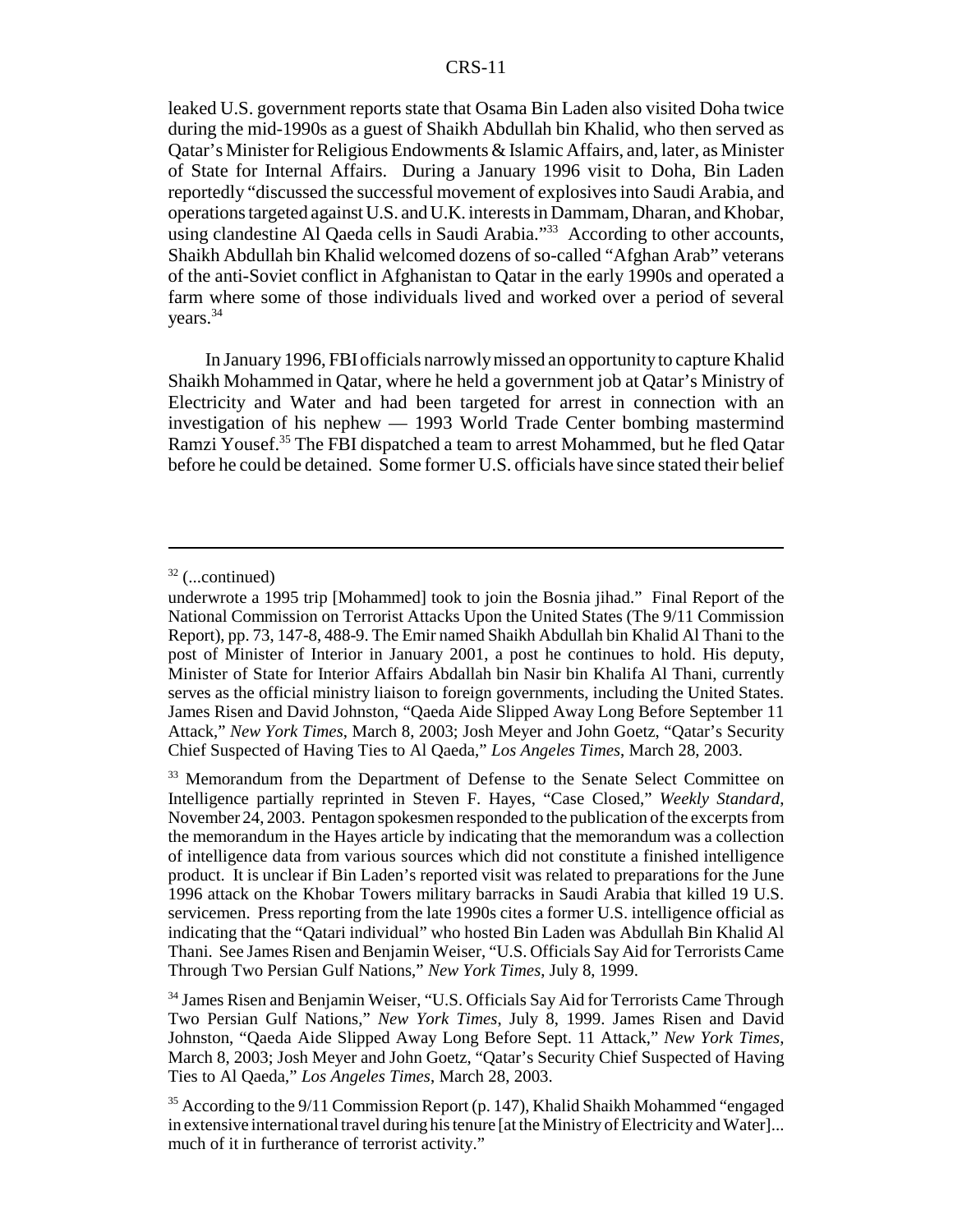that a high ranking member of the Qatari government alerted Mohammed to the impending raid, allowing him to flee the country.<sup>36</sup>

More recent concerns regarding potential support for terrorism by prominent Qataris have centered around claims that the late Abu Musab Al Zarqawi may have transited Qatar after September 11, 2001 and benefitted from a safehouse and financial support provided by a member of the ruling Al Thani family.<sup>37</sup> Any discussions by Clinton Administration or Bush Administration officials with the government of Qatar regarding these allegations have not been made public. Current U.S. security officials working to ensure the safety and security of U.S. facilities, citizens, and assets in Qatar report that their relationships with Ministry of Interior officials, including serving Minister of State for Interior Affairs Shaykh Abdullah bin Nasir bin Khalifah Al Thani, are positive and cooperative. The Emir reappointed Shaikh Abdullah bin Khalid as Minister of Interior in April 2007.

**Counterterrorism Support.** The U.S. Department of State has characterized Qatar's counterterrorism support since September 11, 2001 as "significant."<sup>38</sup> Qatar's Combating Terrorism Law, passed in March 2004, established definitions of terrorism and terrorist financing and broadened the government's power to detect and prevent terrorist threats and to investigate and prosecute terrorists and their supporters. Qatar also established the Qatar Authority for Charitable Activities (QACA) in March 2004 to monitor the activities of all Qatari domestic and international charitable organizations, including prominent organizations such as the Qatar Charitable Society and the Shaikh Eid bin Mohammed Al Thani Charitable Association. All international financial charity transfers and project verification fall within the jurisdiction of the new QACA.<sup>39</sup> However, Article 24 of the law establishing the Authority allows the Emir to grant an exemption from QACA oversight to any organization at any time. Qatar's central bank operates a financial intelligence unit (FIU) which monitors activity in Qatar's banking system and serves as a liaison office to similar units in the United States and around the world.<sup>40</sup>

**Assassination of Chechen Terrorist Financier in Doha.** On February 13, 2004, a Chechen national named Zelimkhan Yandarbiyev was assassinated in a

<sup>&</sup>lt;sup>36</sup> "The U.S. Attorney obtained an indictment against KSM in January 1996, but an official in the government of Qatar probably warned him about it... In January 1996, well aware that U.S. authorities were chasing him, he left Qatar for good and fled to Afghanistan." 9/11 Commission Report, p. 73. The Report provides the following citation: "Intelligence report, interrogation of KSM, July 23, 2003."

<sup>&</sup>lt;sup>37</sup> Patrick E. Tyler "Intelligence Break Let Powell Link Iraq and Qaeda," New York Times, February 3, 2003.

<sup>&</sup>lt;sup>38</sup> Country Reports on Terrorism, Released by the U.S. Department of State - Office of the Coordinator for Counterterrorism, April 27, 2005.

<sup>&</sup>lt;sup>39</sup> Author interview with QACA Chairman Abdul Aziz bin Abdul Rahman bin Hasan Al Thani, Doha, Qatar, April 2005.

<sup>40</sup> Meeting with QCB Governor Abdallah bin Khalid Al Attiyah, Doha, Qatar, April 2005.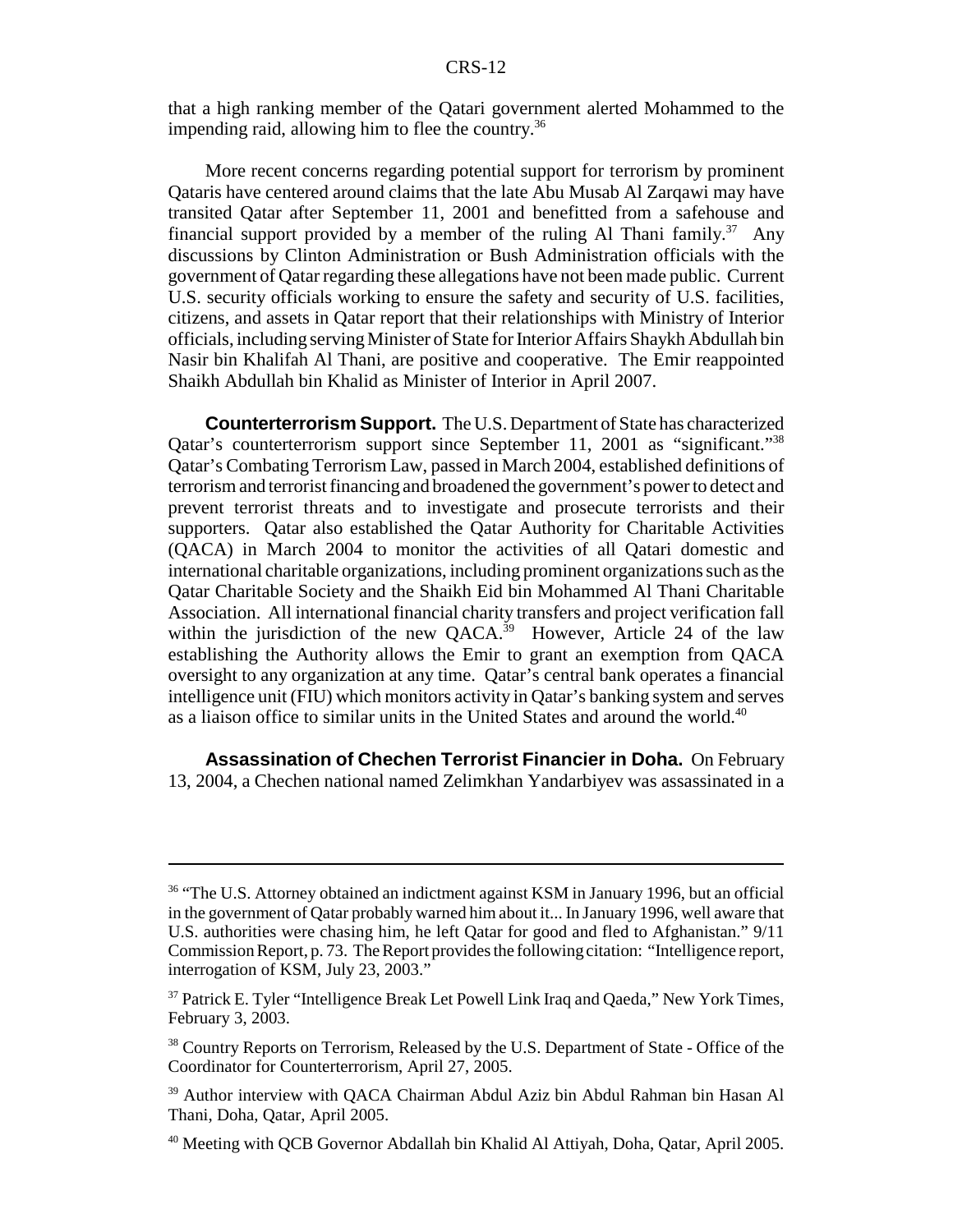car bombing outside a mosque in Doha.<sup>41</sup> In the past, the Russian government had accused Yandarbiyev of funding Chechen terrorist activity. Soon after the bombing, Qatari authorities arrested two Russians and filed criminal charges against them.<sup>42</sup> The United States sent a team of explosive experts to Doha in response to a Qatari request but denied aiding the investigation or arrest of the Russian suspects.<sup>43</sup> In July 2004, a Qatari court sentenced the two Russians to life in prison and subsequently agreed to transfer them to Russian custody and detention.<sup>44</sup> Russian officials have denied that the individuals have been released, although a state television news broadcast in July 2006 characterized the Doha explosion as successful operation by the Russian security services, which has been interpreted by some observers as an indirect admission of responsibility by Russian authorities. $45$ 

#### **Trade and Economic Relations**

Trade between the United States and Qatar has increased since the 1990-1991 Gulf war. U.S. exports to Qatar amounted to \$1.33 billion in 2006, consisting mainly of machinery and transport equipment. U.S. imports from Qatar, mainly fuel and fertilizers, totaled \$261.8 million in 2006.<sup>46</sup> Although the bulk of Qatar's trade continues to be with a few European countries and Japan, several U.S. firms, including ExxonMobil, Occidental Petroleum, and Pennzoil are active in the development of Qatar's oil and gas resources. ExxonMobil and an affiliate of Qatar Petroleum are cooperating in the construction of a large LNG terminal (known as Golden Pass) on the Texas coast that is expected to begin receiving Qatari natural gas some time in  $2009<sup>47</sup>$ 

<sup>41</sup> David Ignatius, "In Qatar, Standing Up to Putin," *Washington Post*, March 16, 2004; and Andrew McGregor, "The Assassination of Zelimkhan Yandarbiyev: Implications for the War on Terrorism," *Terrorism Monitor*, volume 2, Issue 14, July 15, 2004.

 $42$  The individuals named are Anatoly Belashkov and Vasiliy Bogachyov. They are described in Russian press sources as "intelligence officers" and "special services agents." A third suspect was not arrested on the basis of diplomatic immunity.

<sup>43</sup> *Interfax News Service*, "U.S. Denies Involvement in Qatar's Arrest of Russians," March 22, 2004.

<sup>44</sup> *Interfax News Service*, "Russians Convicted in Qatar Serving Prison Sentences in Russia," December 14, 2005.

<sup>45</sup> *WPS: Defense & Security,* "The Destiny of Yandarbiyev's Killers is Unknown," December 19, 2005; BBC Monitoring Former Soviet Union, "Russian TV Reflects on Killing of "Terrorist Number One" Basayev," July 12, 2006.

<sup>46</sup> United States International Trade Administration, U.S. Department of Commerce, TradeStats Express - National Trade Data, accessed October 11, 2006.

<sup>47</sup> *Natural Gas Intelligence*, "Shakeout of Gulf LNG Projects Begins as ExxonMobil, BP Shelve Plans," August 28, 2006.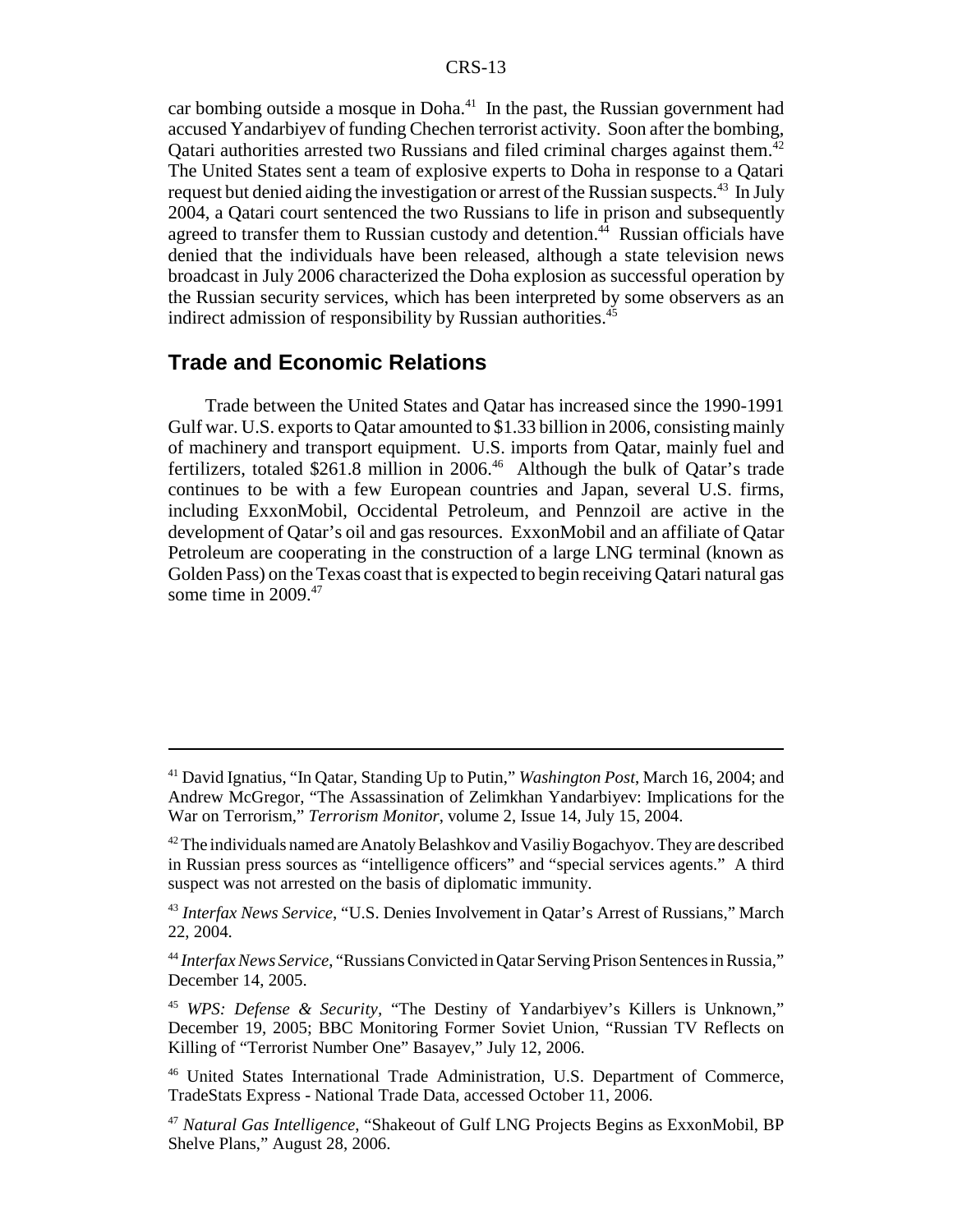## **Qatari Foreign Policy**

A combination of factors — strains with Saudi Arabia and Bahrain and aspiration to a more influential role in regional affairs — has contributed to Qatar's increasingly independent foreign policy since 1992. Although it was an active member of the allied coalition formed during the 1990-1991 Gulf crisis and participated in post-war security arrangements, Qatar adopted a conciliatory stance toward both Iraq and Iran before the other members of the GCC did. Qatar restored diplomatic ties with Saddam Hussein's regime shortly after the 1991 Gulf war, hosted visits by the Iraqi Foreign Minister, and called for relaxing economic sanctions against Iraq.

Nevertheless, Qatar played an important logistics role in Operation Iraqi Freedom, providing headquarters for the U.S. Central Command and pre-positioning facilities for U.S. tanks and armored personnel carriers. At the same time, the Al Jazeera news network has been criticized by some U.S. officials for being sensationalist in its coverage of U.S. military operations, for inciting violence, and for airing terrorist and insurgent propaganda. On May 8, 2003, President Bush hosted the Emir of Qatar at the White House, thanking him for his steadfast support during Operation Iraqi Freedom and highlighting his role as a reformer. Qatar continues to serve as an important base of operations for U.S. forces in Iraq and Afghanistan. Qatar is a member of the United Nations, the Arab League, the Organization of Islamic Conference, and the Gulf Cooperation Council (GCC).<sup>48</sup> Qatar is also a member of the Organization of Petroleum Exporting Countries (OPEC). Qatar is a non-permanent member of the United Nations Security Council through 2007 and has used this position to support its assertive and independent policies.<sup>49</sup> Current Qatari concerns focus on positioning the country with regard to the ongoing confrontation between Iran and the international community, led by the United States, over nuclear technology.

#### **Persian Gulf States**

**Bahrain.** Territorial disputes marred Qatar's relations with Bahrain from the early 19<sup>th</sup> century until recently. Emigrant members of the Kuwait-based Utub tribe settled in Bahrain and northern Qatar during the late  $18<sup>th</sup>$  century. Subsequent political divergences led the leading families of Qatar and Bahrain to jointly claim sovereignty over the Hawar island chain in the waters separating the two states, along with the now-abandoned town of Zubarah on Qatar's northwestern coast. The two states engaged in a number of minor military skirmishes related to the claims over the years. On March 16, 2001, after seven years of deliberations, the International Court of Justice (ICJ) found that Qatar has sovereignty over Zubarah and that

<sup>48</sup> The GCC is a sub-regional organization consisting of six states (Saudi Arabia, Kuwait, Bahrain, Qatar, the United Arab Emirates, and Oman) bordering the Persian Gulf and the Gulf of Oman.

<sup>49</sup> Qatari diplomats attribute Qatar's varied positions on Security Council issues to Qatar's perceived need to represent the positions of other Arab and Muslim states on specific issues as well as to pursue independent political initiatives. Author interview with Qatari officials, Washington, DC, September 2006.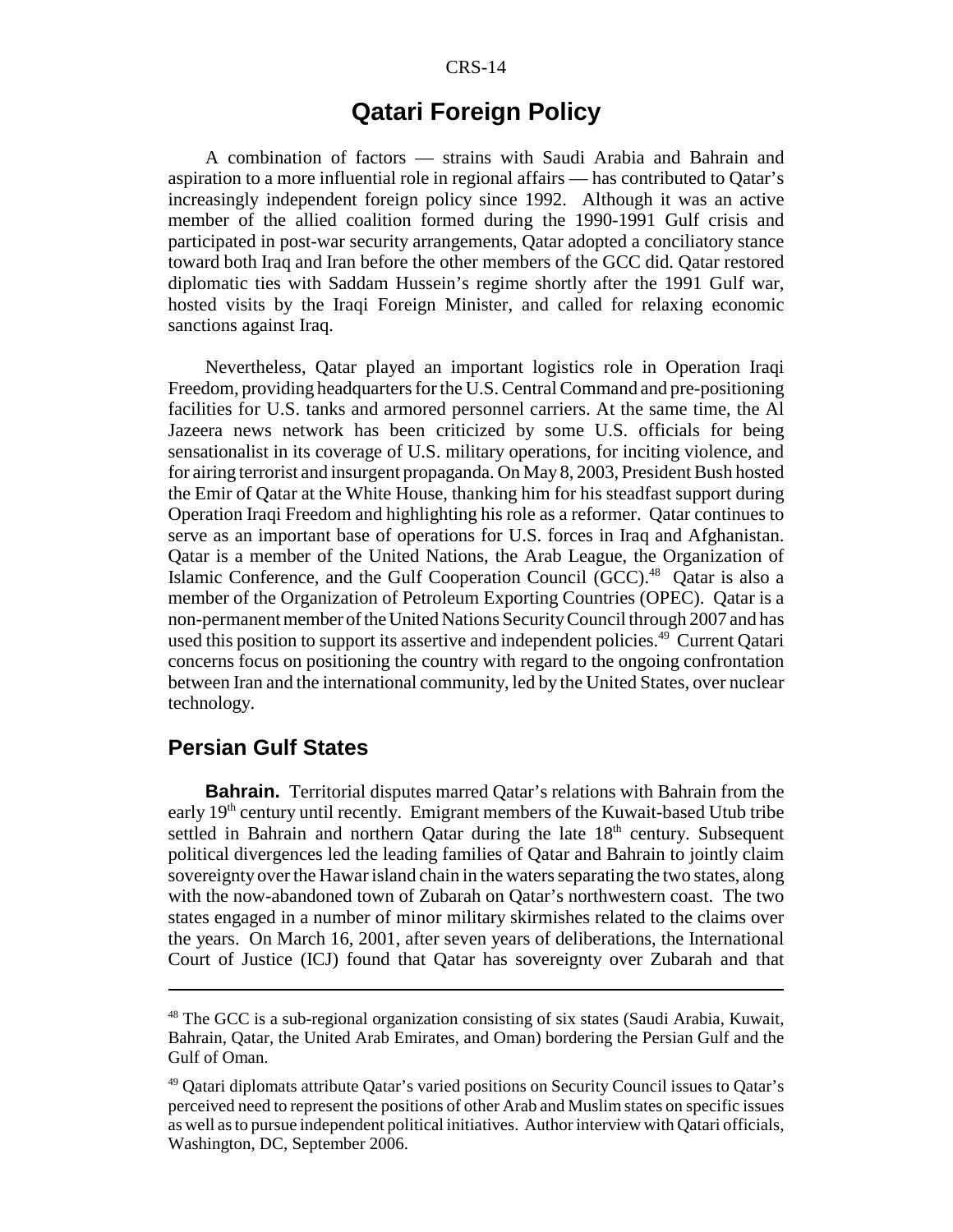Bahrain has sovereignty over the Hawar islands.<sup>50</sup> In June 2006, Qatar and Bahrain signed an agreement to construct a 28-mile causeway, aptly named the "Friendship Bridge," which will connect the two kingdoms.<sup>51</sup> The project is expected to take five years to complete.

**Saudi Arabia.** Historically, Qatar has been deeply affected by political and economic conditions in neighboring Saudi Arabia, particularly by changes in the Al Saud family's control over the eastern province of Al Hasa and the movements of bedouin tribes loyal to the Al Saud into and out of Qatar. During Qatar's preindependence period, the Al Saud family long regarded Qatar as either tacitly or explicitly under its jurisdiction, and various Qatari leaders maintained a degree of autonomy by balancing relationships with the Al Saud and outside powers, such as the Ottoman and British empires. Similarly, the Al Saud sought to preserve their influence on the Qatari peninsula via relationships with bedouin tribes and prominent Qataris, including leading businessmen and rival members of the ruling Al Thani family. Oil concession negotiations provided the impetus to firmly define the international boundary between Saudi Arabia and Qatar during the mid-20th century, and an agreement was reached in 1965. An armed clash along the Saudi-Qatari border in 1992 led to the temporary suspension of the 1965 border agreement between the two countries. The border was demarcated in 1999 following lengthy consultations via a joint technical committee. $52$ 

Today, Saudi-Qatari relations are cordial but marked by periodic indications of continuing tension. In 1970, Saudi Arabia supported the former Emir, Shaikh Khalifa, in his effort to depose his predecessor. Some Qatari officials accused Saudi Arabia of supporting the unsuccessful attempt in 1996 by dissident Al Thani family members to restore Shaikh Khalifa following the palace coup that brought his son Hamad, the current Emir, to power. Since then, differences between the two capitals frequently have been aired in state-affiliated media: Al Jazeera's treatment of Saudi Arabia in its programming has been the most significant point of contention between the two regimes. Saudi Arabia withdrew its ambassador from Doha in September 2002 in protest of an Al Jazeera program that criticized the kingdom's founder, King Abdul Aziz Al Saud. Similarly, Saudi-owned media outlets in London frequently criticize Qatar's foreign policy and question the Qatari government's positions on issues of pan-Arab importance. In October 2006, Qatar announced plans to launch a Doha-based Arabic newspaper that is expected to compete with the dominant Saudi-backed regional newspapers based in London.

Differences between the two governments at times have moved beyond rhetoric, such as in July 2006 when the Saudi Arabian embassy in the United Arab Emirates faxed a notice to financial backers of the \$3.5 billion Dolphin undersea natural gas pipeline project objecting to construction of the link between Qatar and the United

<sup>50 &</sup>quot;The Islands Dispute - Resolved," *Middle East Economic Digest*, September 28, 2001.

<sup>51</sup> Reem Khalifa, "Persian Gulf States Bahrain and Qatar to be Linked Via Causeway," *Associated Press*, June 11, 2006.

<sup>52</sup> *Agence France-Presse*, "Riyadh and Doha Settle Longstanding Border Dispute," June 7, 1999.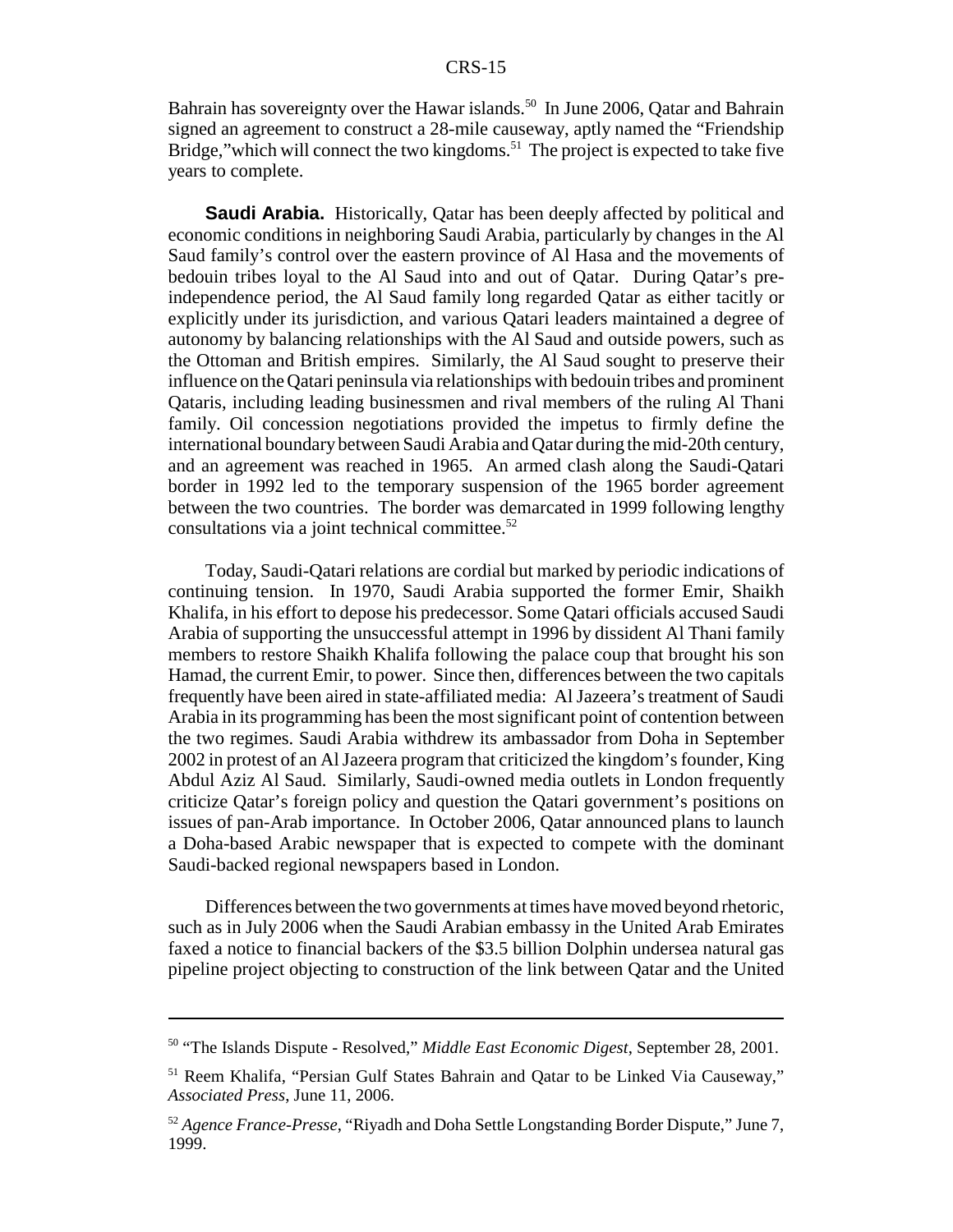Arab Emirates. The Saudi notice reportedly claimed that the pipeline would pass through Saudi territorial waters without Saudi approval. Qatari and Emirati officials downplayed the reports and stated their expectation that the project would not be delayed. Many observers interpreted the step as an indication that Saudi Arabia may have been trying to reassert its historically dominant role in relations among the smaller Gulf states and to underscore its boundary and territorial water claims, some of which have been questioned by sources in the UAE.<sup>53</sup> (The pipeline was inaugurated and has begun shipping gas.) Prior tension between Qatar and Saudi Arabia disrupted plans for a similar pipeline to link Qatar with Kuwait.

A September 2007 visit to Riyadh by the Qatari Emir has fueled reports of a rapprochement, including reported Saudi plans to return an ambassador to Doha and for King Abdullah bin Abdulaziz to visit Doha for the GCC summit in December 2007.

**Iraq.** Relations between Qatar and the new Iraqi government have been limited but friendly. In August 2004, the Iraqi government closed Al Jazeera's bureau office in Baghdad after accusing the station of airing material that incited violence.<sup>54</sup> Saddam Hussein's wife, Sajida Khayrallah Tilfa, and their daughter Hala currently live in Qatar, reportedly at the private invitation of former deputy prime minister Shaikh Mohammed bin Khalifa Al Thani.<sup>55</sup> In 2004, the U.S. Treasury Department designated Sajida and Hala under Executive Order 13315 and recommended that the U.N. Security Council 1518 Committee require that their assets be frozen and transferred to the Development Fund for Iraq.<sup>56</sup> In July 2006, Iraqi authorities listed Saddam's wife on its most wanted list for allegedly providing financial support to insurgents and demanded her extradition to Iraq.<sup>57</sup> Interpol has issued an international arrest warrant for Sajida Khayrallah Tilfa and another of Saddam's daughters, Raghad.

**Iran.** Iran and Qatar have maintained positive relations, in spite of periods when Iran's relationships with the Arab Gulf states otherwise foundered, such as during the Iran-Iraq war and tanker war of the 1980s. Iran and Qatar share the large North Field/South Pars natural gas deposit off the Qatari coast, and related cooperation and negotiations have built on historical commercial and family ties between Qatari and Iranian Arabs. Qatari officials have met frequently with members of Iran's government in Iran and in Qatar in recent years, and the Qatari government regularly advocates for increased dialogue between the GCC states and Iran. Qatar's policy of referring to the Persian Gulf as the Arabian Gulf has led to diplomatic tension with Iran at times. In July 2006, Qatar was the sole member of the United

<sup>53</sup> *Platts Oilgram*, "Qatar, UAE Play Down Dolphin Gas Pipeline Fears," Volume 84, Number 175, September 13, 2006.

<sup>54</sup> Reuters, "Jazeera Says Iraq Closes its Baghdad Office," September 4, 2004.

<sup>55</sup> Ian Mather, "Money No Object for Dictator in the Mother of all Trials," *Scotland on Sunday*, December 12, 2004.

<sup>56</sup> U.S. Department of the Treasury, "JS-1242: Treasury Designates 16 Family Members of the Former Iraqi Regime, Submits 191 Iraqi Entities to United Nations," March 18, 2004.

<sup>57</sup> *Associated Press*, "Saddam's Relatives Sought," July 3, 2006.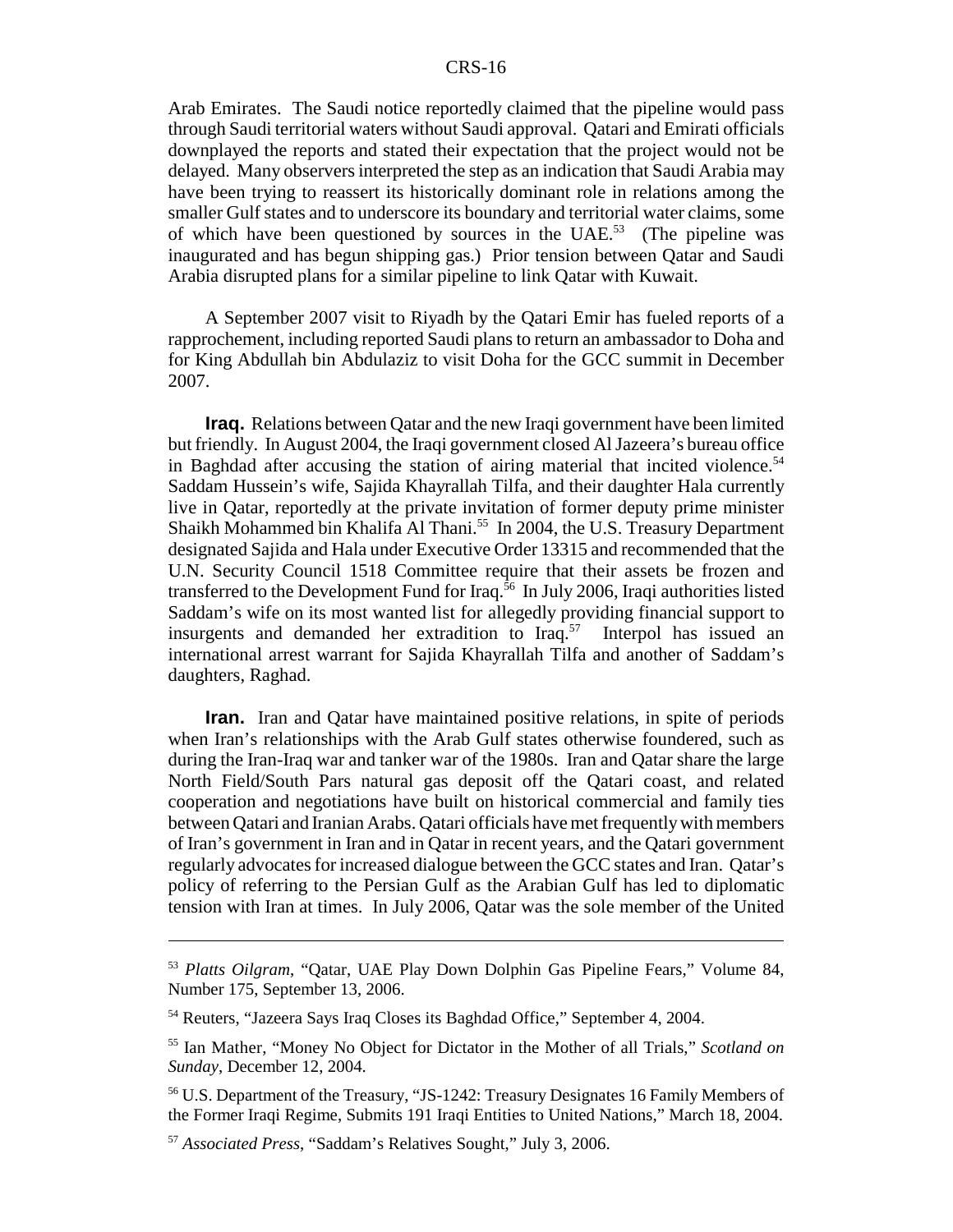Nations Security Council to oppose Security Council resolution 1696, which called on Iran to "suspend all enrichment-related and reprocessing activities, including research and development, to be verified by the IAEA," and proposed potential sanctions should Iran refuse.

#### **Arab-Israeli Issues and Lebanon**

Although Qatar and Israel do not have formal diplomatic ties, Qatar has been in the forefront of Arab-Israeli talks on expanding economic ties during periods of progress in the peace process. Qatar's position regarding the Arab boycott of Israel is governed by the September 1994 decision by the GCC to terminate enforcement of the indirect boycotts, while maintaining, at least in theory, the primary boycott. Qatar has hosted meetings of multilateral Arab-Israeli working groups and then Israeli Prime Minister Shimon Peres visited in April 1996.

Qatar agreed to the establishment of an Israeli trade mission in Doha, Qatar's capital city, although relations cooled after the peace process slowed down in 1996. Following the outbreak of the second Palestinian uprising in 2000, Qatar claimed to have shut down the office; however, according to Qatari officials, it continued to operate at a very low level.58 Prior to the start of Operation Iraqi Freedom, the Israeli Foreign Ministry closed the trade mission in Doha and evacuated three Israeli envoys and their families. Israel promised to reopen the office after the war.<sup>59</sup> Despite pressure from some other Arab states, Qatar hosted the fourth annual Middle East/North Africa Economic Conference (MENA) in November 1997, which brought together Arab and Israeli business and political leaders to discuss regional economic cooperation.

In May 2003, Qatari and Israeli Foreign Ministers met in Paris to discuss ways of reviving the Israeli-Palestinian peace process. The meeting took place only a week after the Emir's visit to Washington, prompting speculation that President Bush encouraged Qatari officials to take a more active role in the peace process. Shaikh Hamad has acknowledged that Qatar is keen to play a role in encouraging negotiations between Israelis and Palestinians, but that it is too early to open full diplomatic ties with Israel. Analysts regard Qatar's exchanges with Israel, though limited, as broadly in accord with U.S. efforts to foster an expanding dialogue between Israel and Arab states.

Qatar offered \$50 million in financial support to the then-Hamas-led Palestinian Authority government and has hosted Hamas officials for numerous talks and consultations since January 2006. In October, the Qatari government launched an ultimately unsuccessful round of shuttle diplomacy aimed at resolving differences between Palestinian factions and securing the release of kidnaped Israeli soldier

<sup>&</sup>lt;sup>58</sup> Meeting with the Qatari Minister of State, Ahmed Abdullah Al Mehmood, January 12, 2003.

<sup>59 &</sup>quot;Israel Shuts Qatar Mission, To Reduce Staff in Egypt, Jordan, Mauritania," *Yedi'ot Aharanot*, March 3, 2003, translated by the Foreign Broadcasting Information Service (FBIS), Document ID: GMP20030311000208.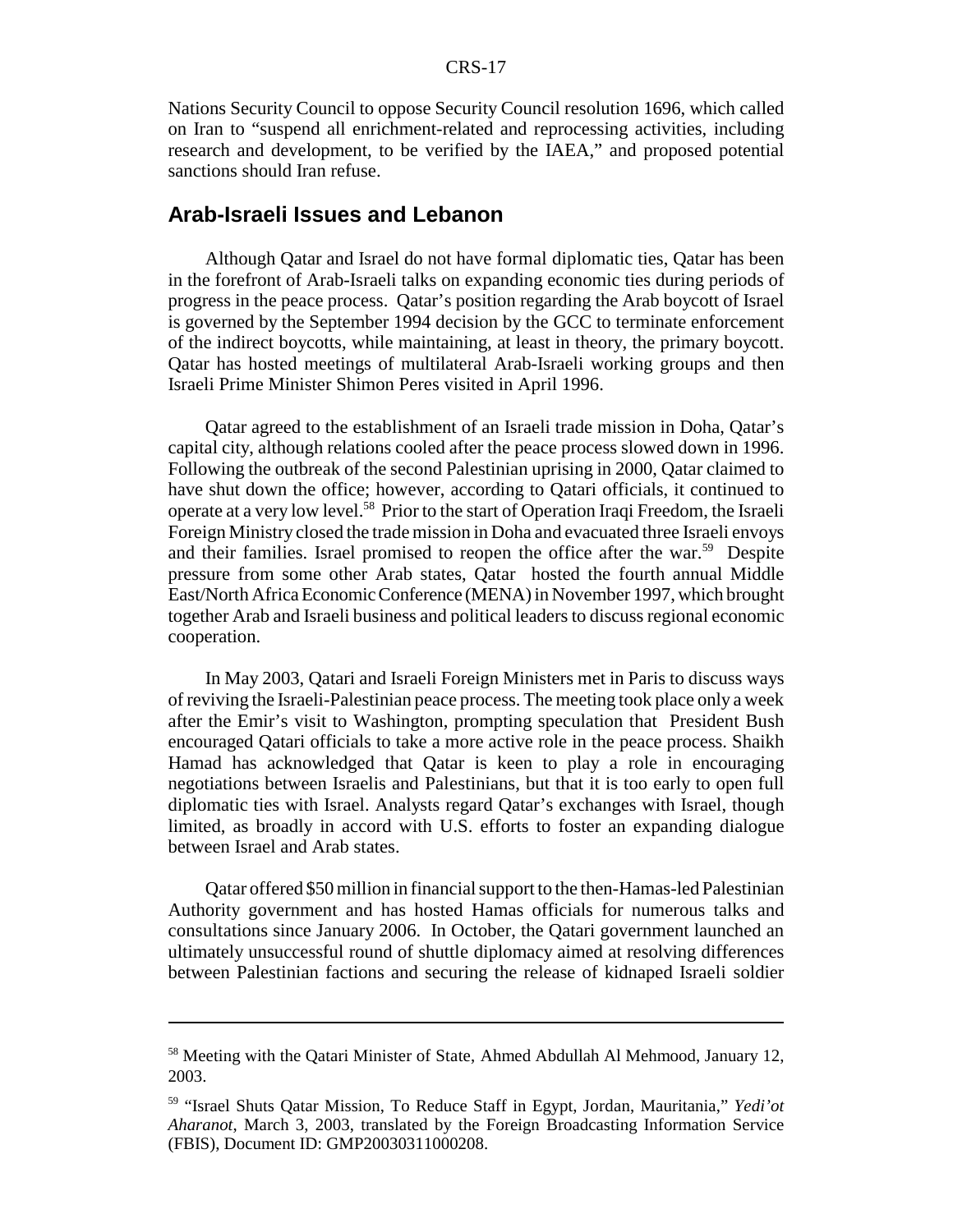Gilad Shalit by his Hamas captors.<sup>60</sup> Israeli Foreign Minister Tzipi Livni declined a Qatari invitation to participate in an October 2006 democracy conference in Doha because of the presence of Hamas representatives, but an Israeli delegation participated in the conference, led by lower-ranking Foreign Ministry officials.<sup>61</sup> Israeli Deputy Prime Minister Shimon Peres visited Qatar in February 2007 and declined the Emir's reported suggestion that Israel negotiate directly with Hamas.<sup>62</sup>

**Lebanon War and Aftermath.** During the summer 2006 war between Israel and Hezbollah in Lebanon, Qatari leaders were outspoken in their criticism of Israel and other Arab states and used their non-permanent seat on the United Nations Security Council and their own diplomatic initiatives to advance alternative ceasefire, mediation, and peacekeeping proposals. In the aftermath of the war, the Emir praised Hezbollah's "victory"63 and visited Lebanon, pledging to adopt southern Lebanese villages destroyed in the fighting. Qatar has sent 300 troops to participate in the UNIFIL peacekeeping mission and remains active in supporting reconstruction and compensations programs inside Lebanon.

<sup>60</sup> *Daily Star* (Beirut), "Qatari Mediation Fails to Bridge Hamas-Fatah Gap," October 11, 2006.

<sup>61</sup> *Agence France Presse*, "Livni Shuns Qatar Conference, but Israel There," October 29, 2006.

<sup>62</sup> Danna Harman, "Tiny Qatar Vies for Big Regional Role," Christian Science Monitor, February 6, 2007.

 $63$  At joint press conference with Lebanese President Emile Lahoud, Shaikh Hamad said: "The Lebanese people and their resistance have achieved the first Arab victory, something we had longed for...The Israelis used to be able to dominate Arabs with military might but this is no longer possible after what happened in southern Lebanon." Sheikh Hamad also said, "banning weapons from the Lebanese and allowing them for the Israelis is not acceptable. Anyone who believes this argument wants to put Lebanon in a cage to make it an easy prey for Israel." *Agence France Presse*, "Qatar Hails Lebanese for 'first Arab victory' over Israel," August 21, 2006.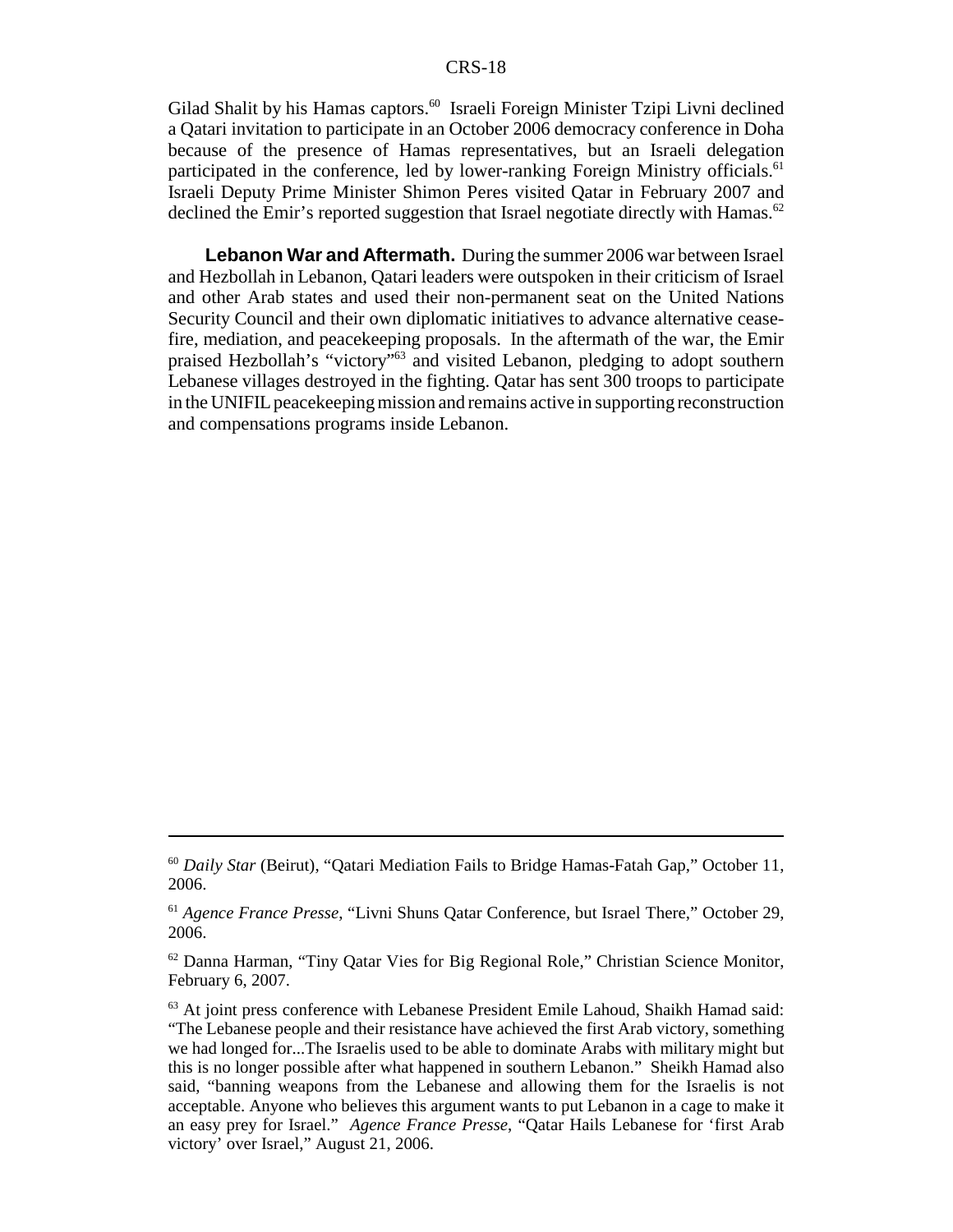| Area:                          | 11,437 sq km (slightly smaller than Connecticut)               |
|--------------------------------|----------------------------------------------------------------|
| <b>Population (July 2007):</b> | 907,229                                                        |
| Literacy:                      | 89%                                                            |
| <b>Religion:</b>               | 77.5% Muslim, Christian 8.5%, other 14%                        |
| <b>Ethnic Groups:</b>          | 40% Arab, 18% Pakistani, 18% Indian, 10% Iranian,<br>14% other |
| GDP (2006):                    | \$29,800 per capita                                            |
| Inflation $(2006)$ :           | 7.2%                                                           |
| <b>Oil Reserves:</b>           | 15.21 billion barrels                                          |
| Gas Reserves (2005):           | 25.77 trillion cubic meters                                    |
| <b>Armed Forces:</b>           | 12,400 active personnel, 30 tanks, 18 fighter aircraft         |

# **Appendix A: Qatar in Brief**

**Sources:** The United States Central Intelligence Agency, *World Factbook*, July 2007; Armed forces data - International Institute for Strategic Studies, *Military Balance 2005-2006*, May 2006.

| Emir                            | Hamad bin Khalifa Al Thani                |
|---------------------------------|-------------------------------------------|
| Heir Apparent                   | Tamim bin Hamad bin Khalifa Al Thani      |
| Prime Minister                  | Hamad bin Jassem bin Jabr Al Thani        |
| Deputy Prime Minister           | Abdallah bin Hamad Al Attiyah             |
| Foreign Minister                | Hamad bin Jassem bin Jabr Al Thani        |
| <b>Energy Minister</b>          | Abdallah bin Hamad Al Attiyah             |
| <b>Interior Minister</b>        | Abdallah bin Khalid Al Thani <sup>a</sup> |
| <b>Finance Minister</b>         | Youssef Hussein Al Kamal                  |
| Ambassador to the United States | Vacant                                    |

# **Appendix B. Chiefs of State and Cabinet Members of Qatar**

a. Minister of State for Interior Affairs Abdallah bin Nasser bin Khalifa Al Thani conducts much of the official business of the Ministry of Interior, including serving as liaison to foreign governments and security services.